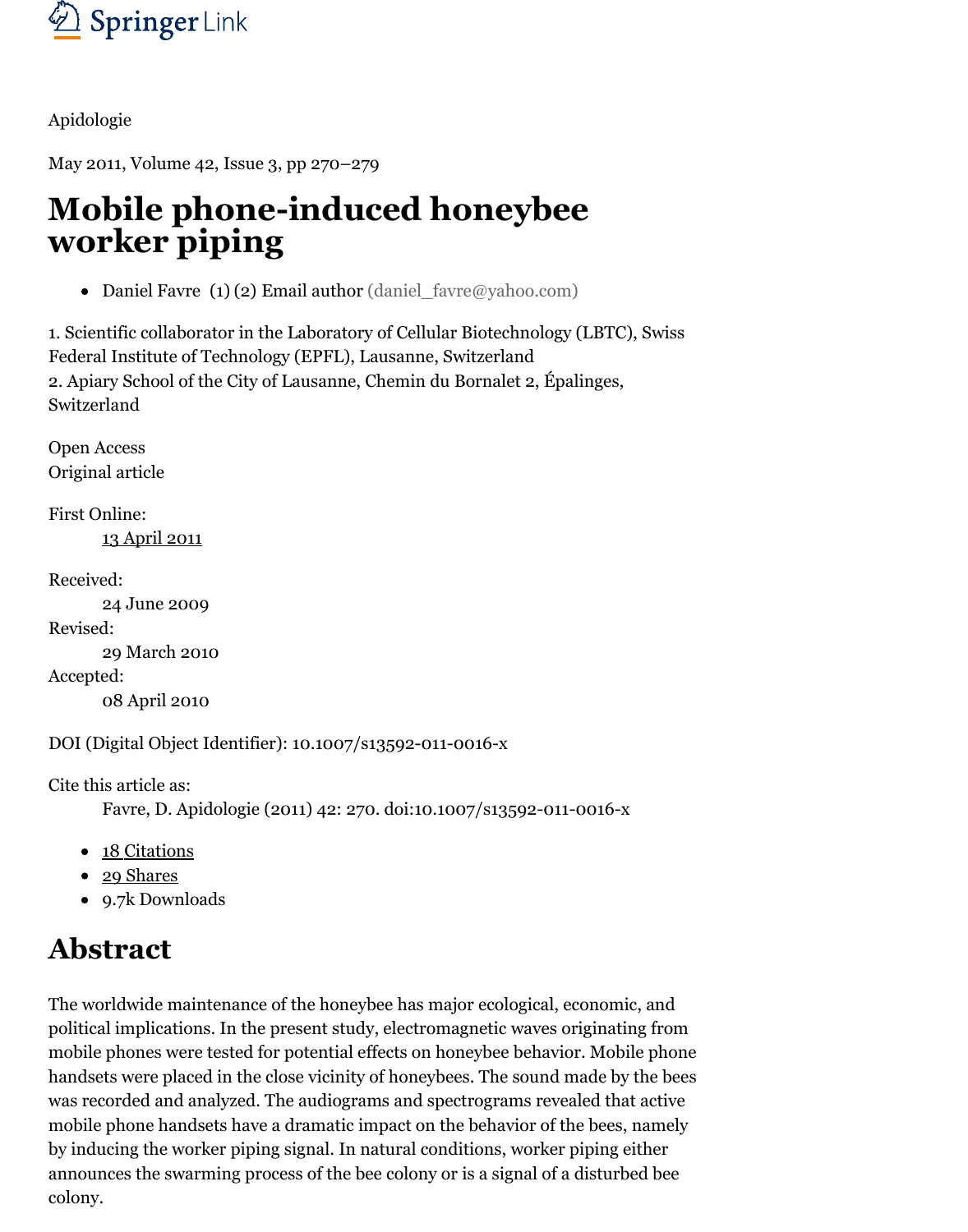## **1 Introduction**

Honeybees are essential partners for the success of agriculture. The economical role of honeybees in worldwide pollination has been valued to be around 153 billion euros in the year 2005 (Gallai et al. 2009). Bee losses have been recorded for more than a century (Hart 1893; Aikin 1897; Beuhne 1910; Wilson and Menapace 1979). Scientists suspect many factors to be responsible for the killing of the bees, of which the varroa mite, pesticides, viruses, farming practices, monoculture, hygiene in the hive, and climatic factors are the most widely cited possibilities. Starting in 2003– 2004, bee colonies worldwide suddenly began to show symptoms of the so-called colony collapse disorder (CCD). CCD initially affects the worker bees, which desert the hive. The queen bee is usually a[bando](http://link.springer.com/article/10.1007/s13592-011-0016-x#CR11)ned in the hive with the young brood and with an abundance o[f hone](http://link.springer.com/article/10.1007/s13592-011-0016-x#CR14)y, so t[hat th](http://link.springer.com/article/10.1007/s13592-011-0016-x#CR1)e colony [can s](http://link.springer.com/article/10.1007/s13592-011-0016-x#CR3)urvive for a very short t[ime.](http://link.springer.com/article/10.1007/s13592-011-0016-x#CR36) However, without the worker bee population, the colony becomes unsustainable and dies out. Never before have honeybees disappeared globally and at such a high rate.

Current theories about the potential cause(s) of CCD essentially include increased losses due to the invasive varroa mite (Donzé et al. 1998). Pesticide poisoning (through exposure to pesticides applied for crop pest control), potential immunesuppressing stress on bees (caused by one or a combination of several factors such as apiary overcrowding, pollination of crops with low nutritional value, pollen or nectar dearth), drought, monocultural practices, migratory stress (brought about by the moving of the bees in long distances), and increased transmission of pathogens have also been usually cited as a cause of CCD (U.S.D.A. 2007). Other causes might include genetically modified crops (Malone and Ph[am-D](http://link.springer.com/article/10.1007/s13592-011-0016-x#CR7)elegue 2001) and exceptionally cold winters.

Recent efforts have been made to study another potential cause responsible for bee losses: man-made electromagnetic fields. The results obtained to date have been highly controversial. In *princeps* studies performed by using digitally enhanced cordless telephones located in the bottom of beehi[ves, it h](http://link.springer.com/article/10.1007/s13592-011-0016-x#CR32)as been shown that exposed honeybees were perturbed in their returning behavior [to the](http://link.springer.com/article/10.1007/s13592-011-0016-x#CR20) hive after foraging (Harst et al. 2006; Diagnose-Funk 2007; Stever et al. 2007).

Honeybees possess magnetite crystals in their fat body cells and they present magnetic remanence (Gould et al. 1978; Keim et al. 2002). These magnetite structures are active parts of the magnetoreception system in honeybees (Hsu and Li 1994; Hsu et al. 2007). Honeybees can be trained to respond to very small changes in the constant local geomagnetic field intensity (Walker and Bitterman 1989a). They can also comm[unicate](http://link.springer.com/article/10.1007/s13592-011-0016-x#CR13) through chemi[cal and](http://link.springer.com/article/10.1007/s13592-011-0016-x#CR5) acoustical [means](http://link.springer.com/article/10.1007/s13592-011-0016-x#CR30) (Winston 1991; Tautz 2008). Therefore, the analysis of the sound features of bee colonies was a method of choice in the present study, since it can be correlated with the activity of the bees (Esch 1967; Michelsen et [al. 19](http://link.springer.com/article/10.1007/s13592-011-0016-x#CR12)86; Donaho[e et al](http://link.springer.com/article/10.1007/s13592-011-0016-x#CR18). 2003; Pierce et al. 2007; Ferrari et al. 2008).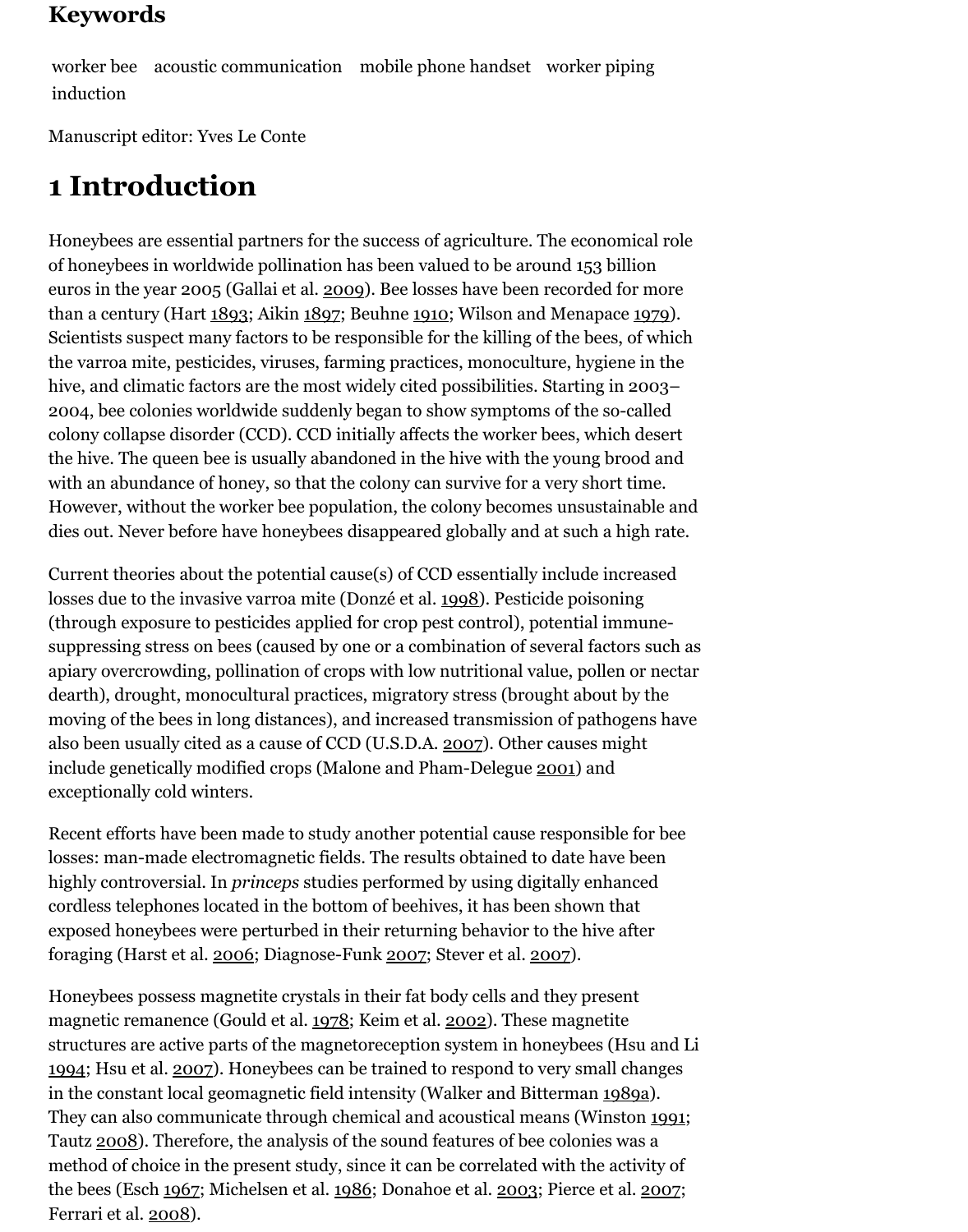## **2 Materials and methods**

## **2.1 Sound recording and analysis**

An acoustical method based on sound analysis for classification was employed to identify the changes triggered by mobile phone handsets on the behavior of the honeybee *Apis mellifera carnica*. The sounds produced by the bees in their normal activities were recorded as negative control (with or without inactive mobile phones in the hive); activity of the bees was also recorded with active mobile phones in the hive (see below). Five healthy hives (either Dadant-Blatt or Swiss Bürki types) were monitored for sound during several recordings performed between February and June 2009. During the previous autumns and winters, the bees had been treated against the varroa mite *Varroa destructor* with formic acid and oxalic acid, as recommended elsewhere (Charrière et al. 2004). Beehives were located either in the beekeeping and apiary school of the city of Lausanne (altitude, 749 m) or in a second site used by beekeepers north of the city of Morges (altitude, 510 m; both locations in Switzerland). The recording device consisted of a bidirectional compact microphone (Olympus ME-31) with frequency response from 70 to 14,000 Hz connected to a vocal recorder (Olympus LS-10). The use of omnidirectional microphones such as the ECM 3005 (Monacor) or the electret condenser 33-3013 (Radio Shack) is also possible, as describ[ed else](http://link.springer.com/article/10.1007/s13592-011-0016-x#CR4)where (Ferrari et al. 2008; Rangel and Seeley 2008). The recorded signal was digitized as a Waveform audio file format sound file with 160 kbps. The computer program Adobe Audition 1.5 was employed for the manual analysis of the sound files and for the generation of the audiograms (also called sonograms) and spectrograms (oscillograms), as described elsewhere (Ferrari et al. 2008).

In this pilot study, more than 80 different sound recordings were p[erform](http://link.springer.com/article/10.1007/s13592-011-0016-x#CR9)ed in five different h[ives th](http://link.springer.com/article/10.1007/s13592-011-0016-x#CR26)roughout the assay period starting early February and ending June 2009. In the geographic area where the experiments took place, the bees usually begin to forage to collect nectar and pollen in early March, depending on the weather conditions.

Sounds made [by ho](http://link.springer.com/article/10.1007/s13592-011-0016-x#CR9)neybees were recorded in the two conventional models of hives (Swiss Bürki and Dadant-Blatt) that are found in Switzerland.

### **2.2 Mobile phone experimental arrangement**

Two mobile phone handsets were randomly chosen from a selection of four different apparatus having specific energy adsorption rate (SAR) values of either 0.271, 0.62, 0.81, or 0.98 W/kg (tissue) and 900 MHz GSM roaming (Global System for Mobile communications, originally from *Groupe Spécial Mobile*). The sum of the two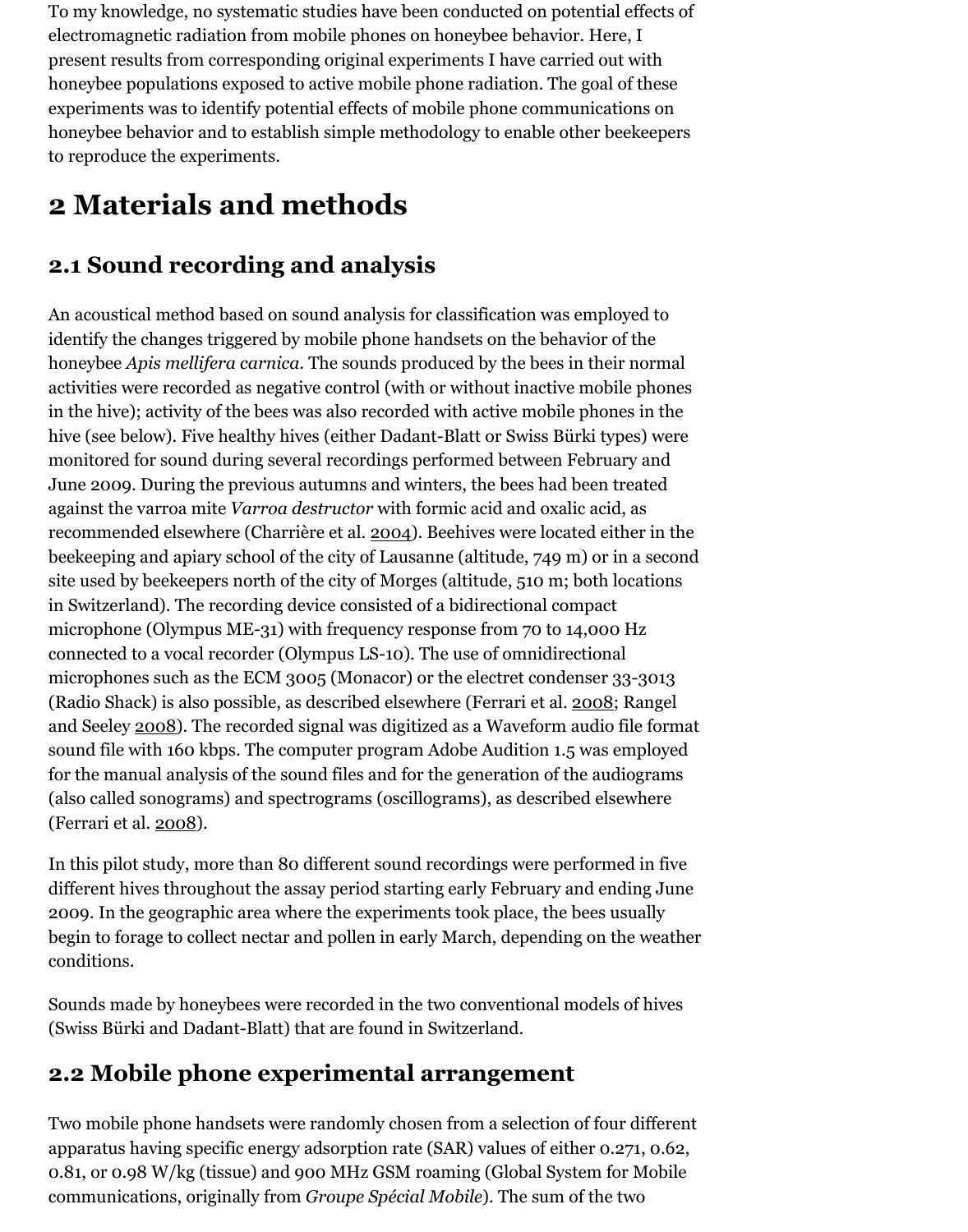control experiments ("sham" experiments), the two mobile phone handsets were either shut down or kept in the standby mode. The basic setup of the experiments is schematically shown in Figure 1.



[Figure 1.](https://static-content.springer.com/image/art%3A10.1007%2Fs13592-011-0016-x/MediaObjects/13592_2011_16_Fig1_HTML.gif)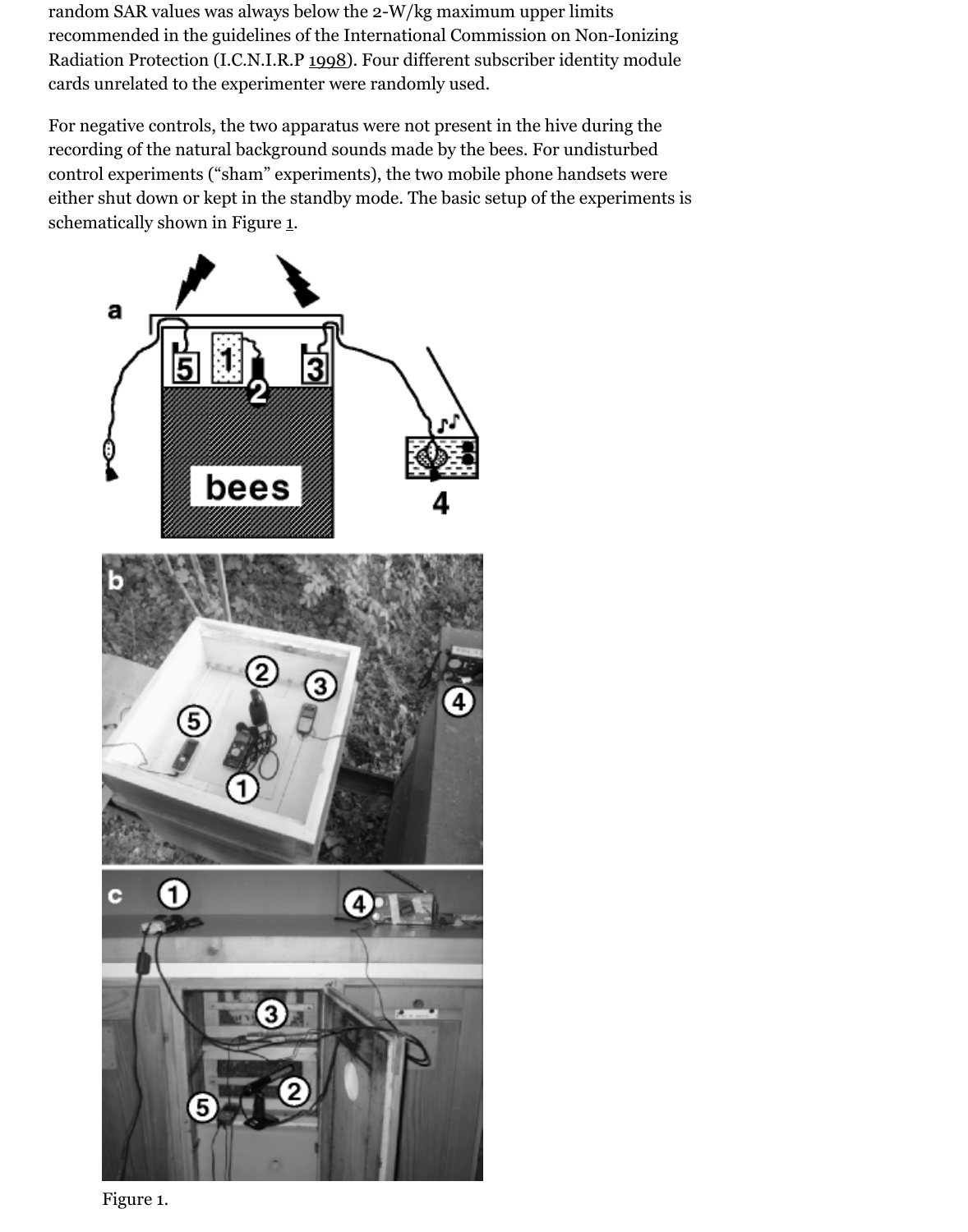intended to allow a permanent communication between the two mobile phone handsets, in order to avoid unwanted disconnection after a while. **b** Image of a Dadant-Blatt model of beehive. The microphone is placed through the upper nourishing hole. **c** Image of a Swiss Bürki model of beehive. The microphone was placed behind a board having a grid instead of a glass plate. During the experiments, the door of the Bürki hive was closed and the Dadant-Blatt hive was covered with the roof. A similar positioning can be easily performed with other types of beehives.

In order to establish whether inactive mobile phone handsets perturbed the behavior of the bees, two mobile phone handsets were placed in the hive in close vicinity of the honeybees. In a first series of experiments (negative control;  $n = 8$ ), two inactive ("off" mode) mobile phone handsets were placed in the hive for up to 24 h. In a second series of experiments (sham experiments, "standby" mode; *n* = 10), the two mobile phone handsets were kept in the hive in the standby mode, for prolonged periods of time (4 to 24 h). As positive control experiments, the two mobile phone handsets were employed in an active communication mode. The first mobile phone was placed in the hive and was supplemented with a hands-free kit, the mini microphone of which was held in front of a radio apparatus maintained outside the hive (≈60 cm away, so that it does not interfere with the recording performed by the microphone near the bees) and constantly playing the France info program (output of the small radio loudspeaker, −18 ± 2 dB at 1 cm). This enables a permanent signal to be sent from this first to a second telephone, otherwise without this signal the communication is automatically interrupted after a period of time. To generate a mobile phone communication near the bees, the first mobile phone was triggered to call a second mobile phone that was also placed in the hive. The communication was established after a ringing signal lasting from 5 to 10 s. This second apparatus was also supplemented with a hands-free kit. The sum of the SAR values of the two mobile phones was always below the recommended limit of 2 W/kg, as mentioned above. Several independent experiments  $(n = 12)$  with the presence of actively communicating mobile phone handsets in the hive were performed. The established active mobile phone communication could be controlled at any time in two different ways: by direct hearing of the communication using the hands-free kit from the second mobile phone, or by controlling the functional state of the communication by calling—from a third independent telephone—one of the two active mobile phone handsets involved in the experiment.

For each experiment, local weather parameters (temperature, wind, precipitation, atmospheric pressure, and duration of sunshine) were obtained from the Office Fédéral de Météorologie et de Climatologie (MétéoSuisse).

## **3 Results**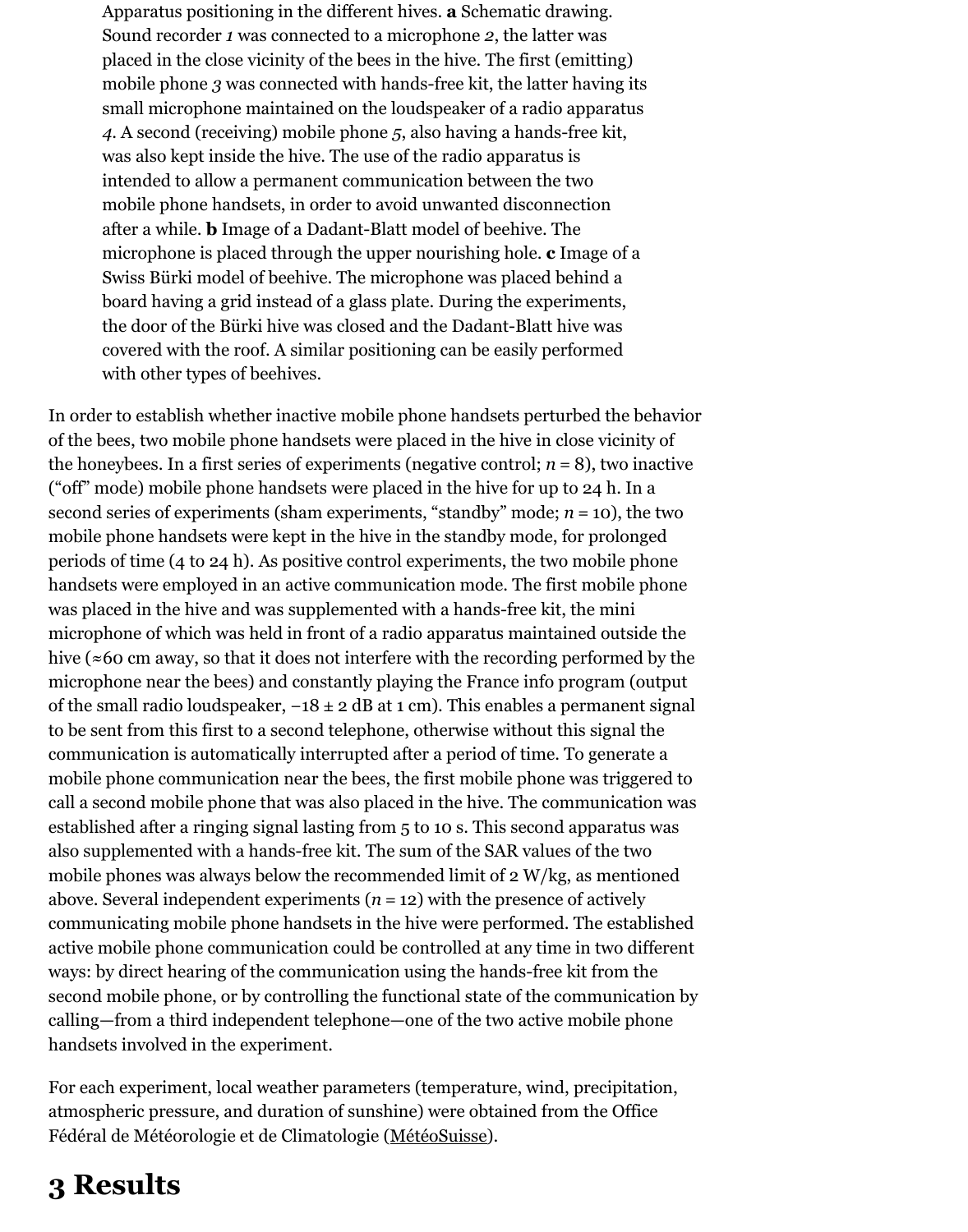of *A. mellifera carnica* was in the range of 450 to 500 Hz. Slightly less activity of the bees was recorded during the night than during the day. More sound intensities were recorded during spring and early summer than during winter, thus probably reflecting the number of the active bees present in the hives.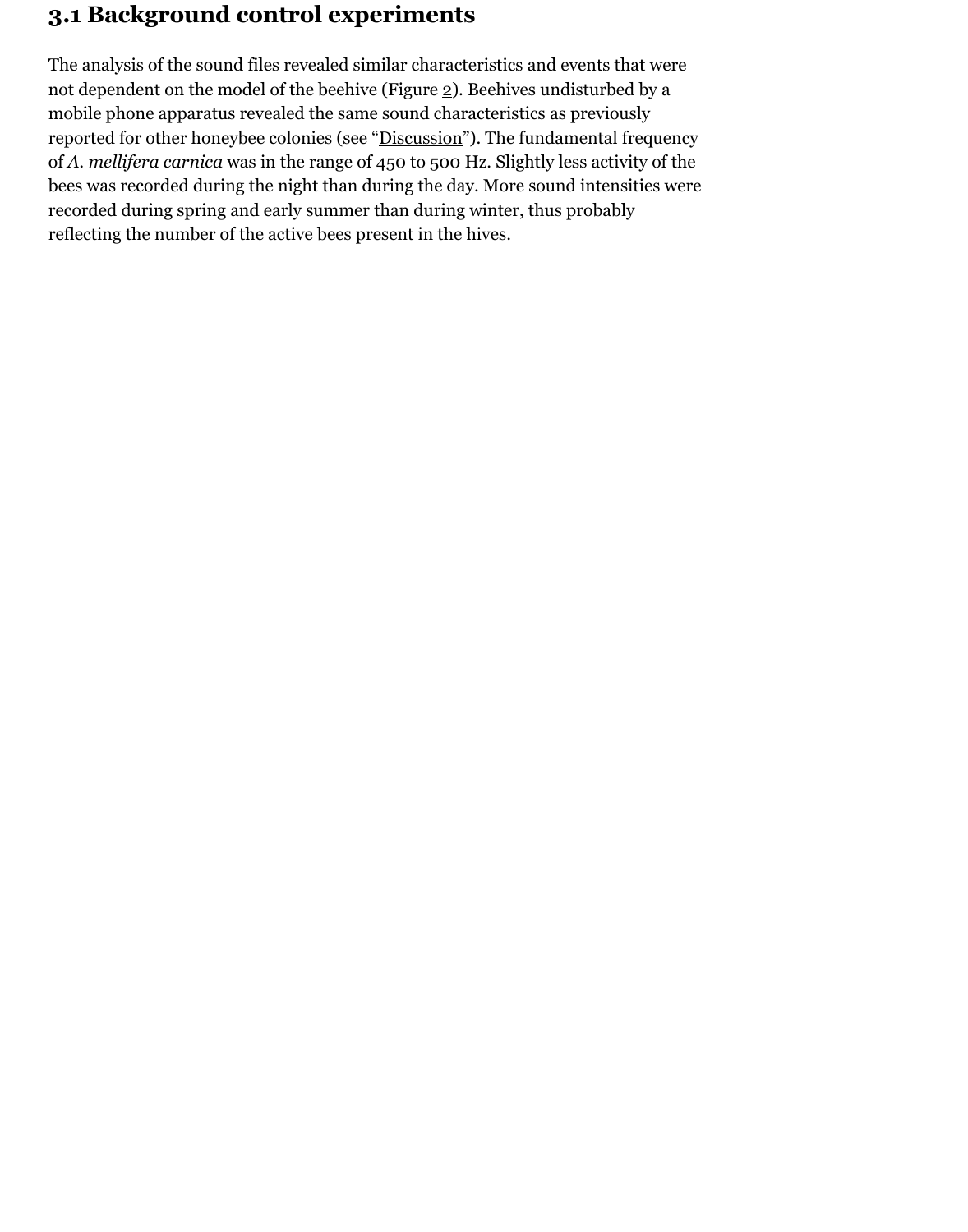

[Spectrograms and audiograms of hive sounds.](https://static-content.springer.com/image/art%3A10.1007%2Fs13592-011-0016-x/MediaObjects/13592_2011_16_Fig2_HTML.gif) **a**, **c** Swiss Bürki model. **b**, **d** Dadant-Blatt model. **a**, **b** without any mobile phones in the hive. **c**, **d** with two mobile phones kept in standby mode in the hives.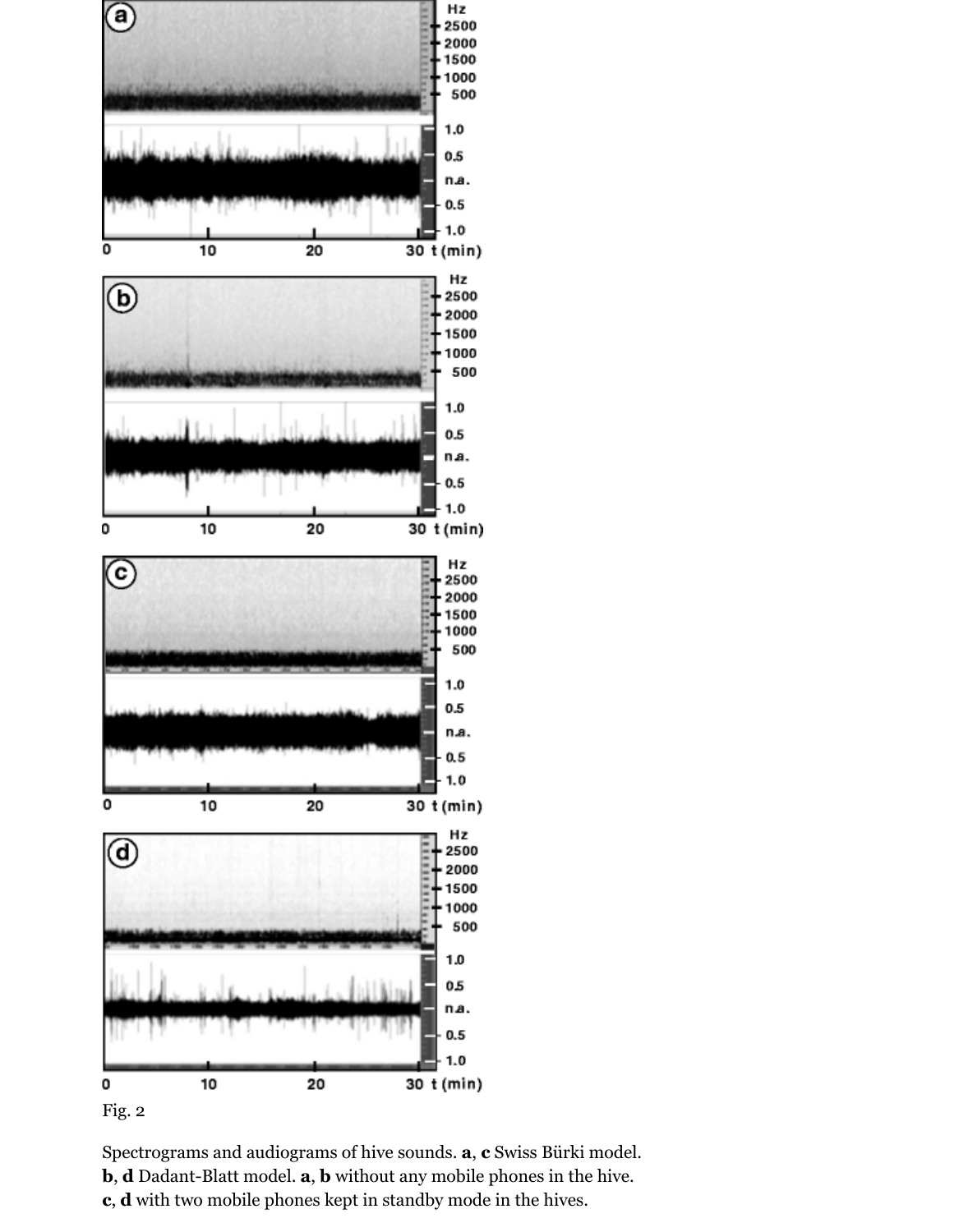The analysis of the various sound files revealed that the bees were not disturbed by these inactive or standby mobile phone handsets, since no dramatic changes in the fundamental intensity and frequency patterns of the sounds produced in the hive were recorded (Figure 2c, d), as compared to the background experiments performed without any mobile phone handsets (Figure 2a, b).

## **3.3 Mobile phone handsets activated in the hive**

A result from a typical sound recording experiment is shown in Figure 3a. Mobile phone handsets in the hive were initially kept for a while (around 25 min) in standby mode and then put in [an act](http://link.springer.com/article/10.1007/s13592-011-0016-x#Fig2)ive communication mode. Sound analysis in the beehive revealed that the bees initially remained calm after the [onset](http://link.springer.com/article/10.1007/s13592-011-0016-x#Fig2) of the communication mode, but started to produce sounds that were higher in both frequency and amplitude after about 30 min of communication of the mobile phone handsets. After about 15 additional minutes, the mobile phone handset communication was interrupted. The bees returned to a quiet state after 2 to 3 min, since t[he f](http://link.springer.com/article/10.1007/s13592-011-0016-x#Fig3)requency and intensity in the hive had returned to the basal values recorded in the beginning of the experiment. Negative control runs showed that the radio itself did not induce any changes in bee behavior with mobile handsets deactivated.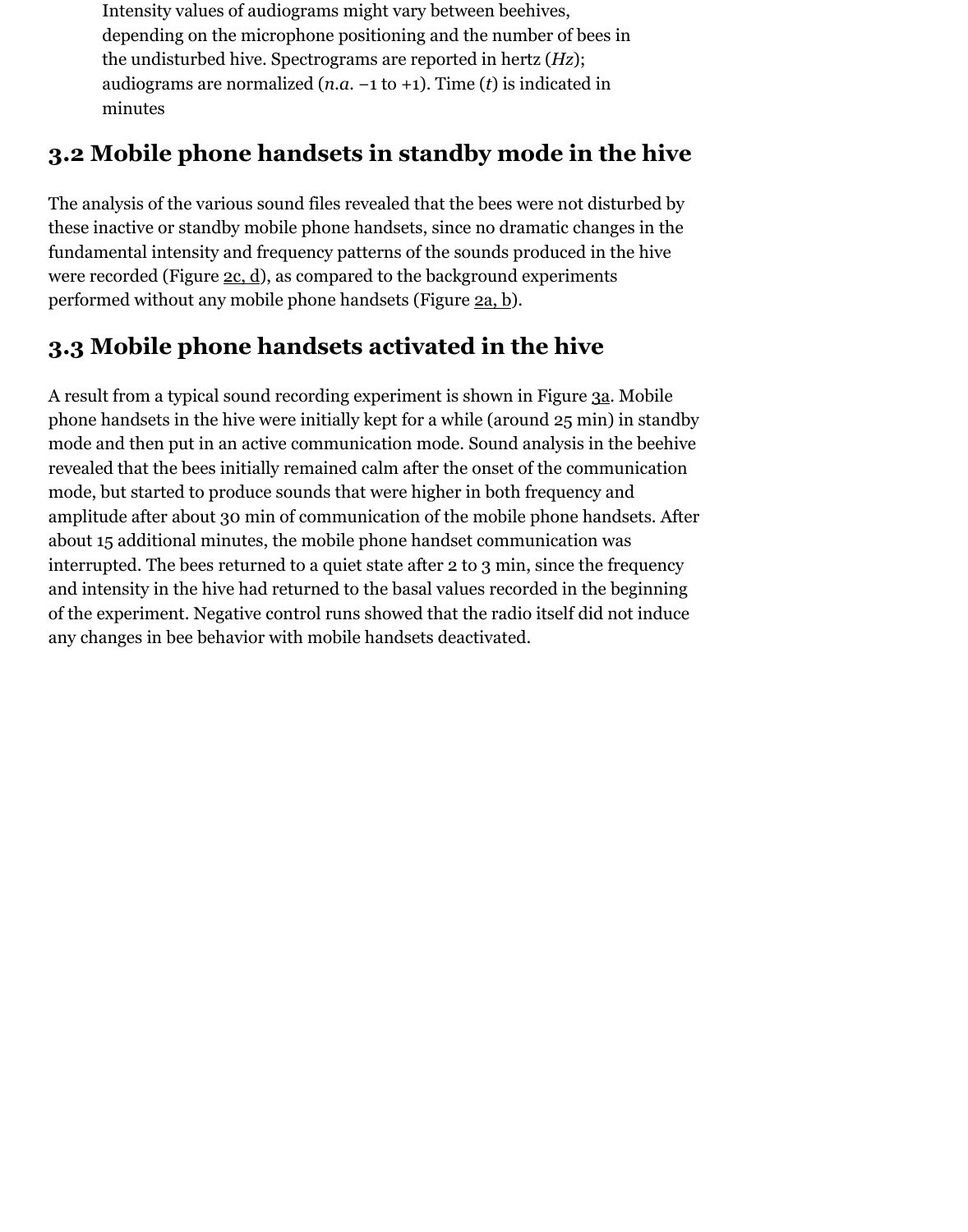

Figure 3.

[Induction of honeybee worker piping by mobile phone](https://static-content.springer.com/image/art%3A10.1007%2Fs13592-011-0016-x/MediaObjects/13592_2011_16_Fig3_HTML.gif) handsets. **a** standby mobile phone handsets in the hive were activated 25 min. after the onset of the experiment (*1*). The beginning of increased noise and frequency in the hive was observed ca. 35 min later (*2*) and is indicated by a *longer arrow*. The cessation of the mobile phone communication is indicated (*3*). **b** Recording of bee noise in a hive submitted to prolonged (20 h) active mobile phone handsets. Spectrograms are reported in hertz (*Hz*); audiograms are normalized (*n.a.* −1 to +1). Time (*t*) is indicated in minutes.

In order to assess how much time the bees would need to return to a basal sound status after mobile phone communication, experiments were performed by placing in the hive actively communicating mobile phone handsets for prolonged periods of time ranging up to 20 h. Sound analysis revealed that the bees' sound values increased in both the intensity and amplitude ranges throughout the experimental period, as compared to background values prior to onset of the mobile phone communication. In each of the independent experiments, both the sound intensity and the frequency increased about 25 to 40 min after the onset of the mobile phone communication. Twelve hours after the cessation of the mobile phone communication in the hive, the bees were still producing more sound in both intensity and frequency as compared to the initial background mode, suggesting that the behavior of the bees remained perturbed for up to 12 h after the end of a prolonged mobile phone communication. Analysis of a shorter period of time lasting 3 min is presented (Figure 3b).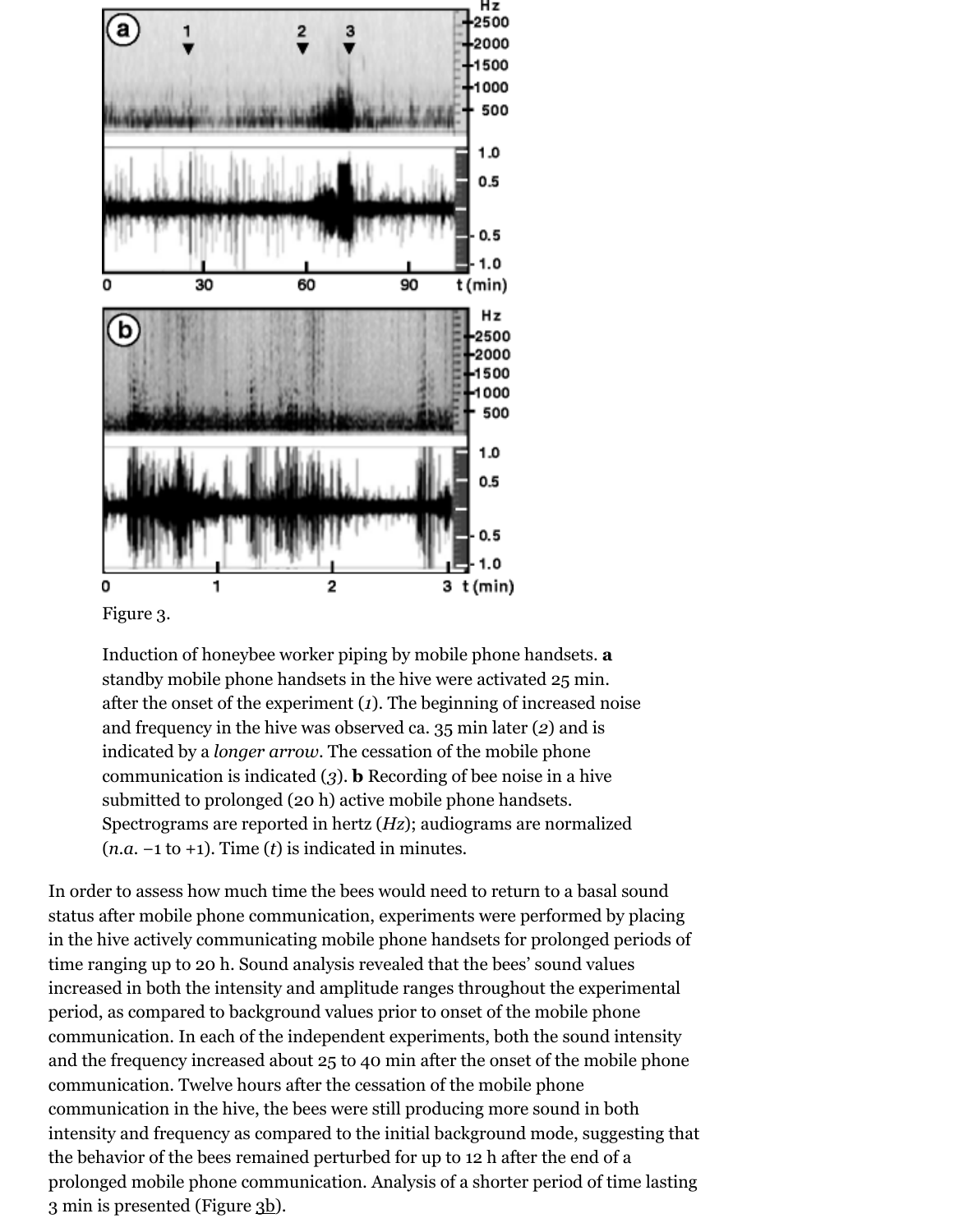harmonic nature of each pipe, as compared to results presented elsewhere (Seeley and Tautz 2001), was also evident. Another shorter type of worker piping, having a fundamental frequency of around 400–500 Hz [and](http://link.springer.com/article/10.1007/s13592-011-0016-x#Fig4) a duration of about  $9 \pm 2$  ms (*n*) = 50 pipes), was also recorded as a prolonged succession of pulses lasting together up to 2 s (Figure  $\underline{4b}$ ). This short piping signal was also presenting harmonic features ranging up to several thousand hertz. Two other types of signals were also recorded; however, less often than the two signals described above, a strong harmonic piping signal with a basal frequency of  $500 \pm 50$  Hz and lasting  $75 \pm 15$  ms (Figure  $4c$ ;  $n =$ 10) and a [signal](http://link.springer.com/article/10.1007/s13592-011-0016-x#CR29) with a basal frequency of around  $2,250 \pm 250$  Hz and lasting  $225 \pm 250$ 50 ms (*n* = 10; Figure 4d). Analysis of some recordings presented a mixture of the signals mentioned above (Figure  $4e$ ). All these different signals were recorded solely in beehives that [wer](http://link.springer.com/article/10.1007/s13592-011-0016-x#Fig4)e subjected to the influence of actively communicating mobile phone handsets, irrespective of both the location and the season when the experiments were performed. Moreover, the observations of worker piping were also independent of the weather conditions prevailing during the experiments.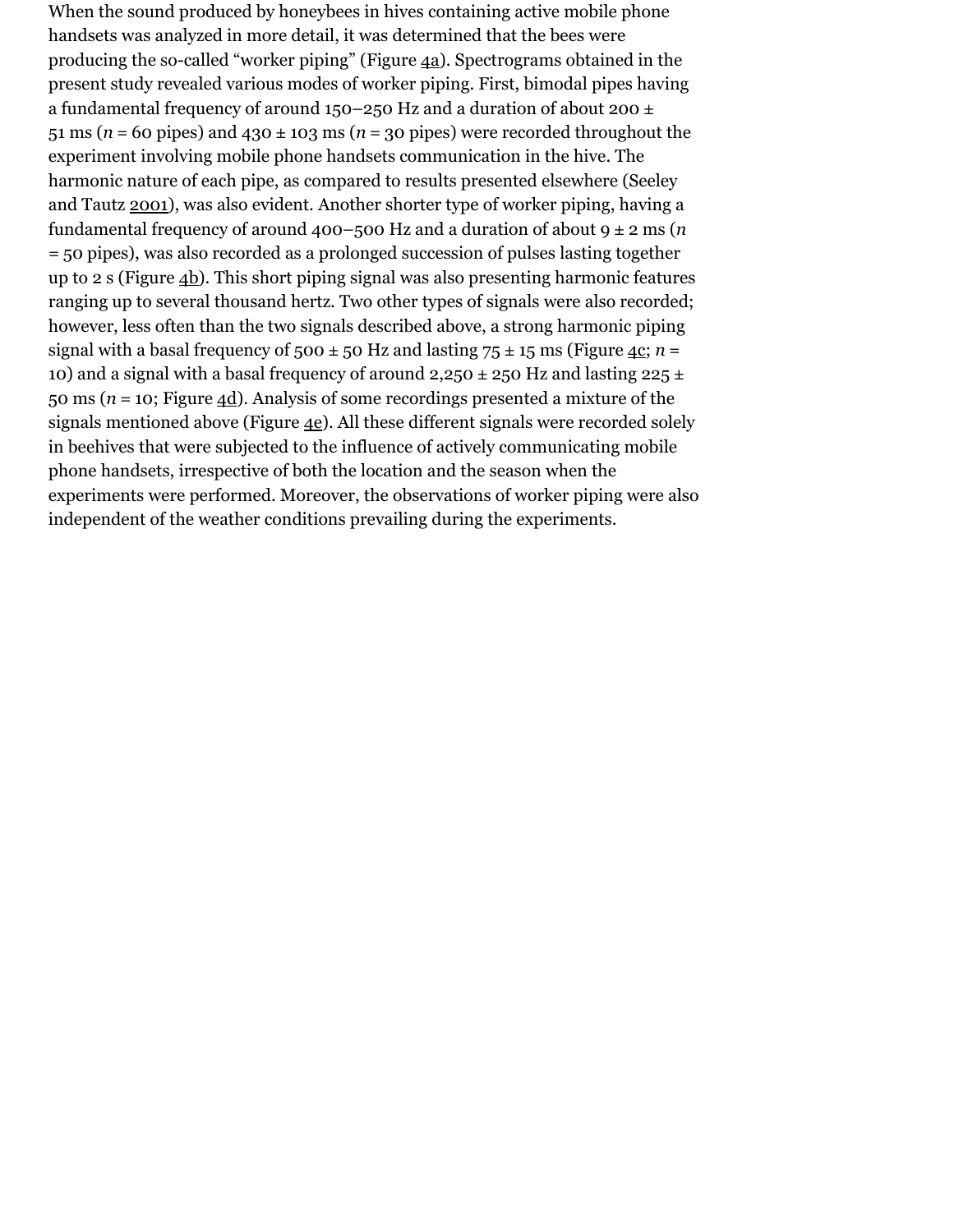

Figure 4.

[Mobile phone-induced honeybee worker piping. Vario](https://static-content.springer.com/image/art%3A10.1007%2Fs13592-011-0016-x/MediaObjects/13592_2011_16_Fig4_HTML.gif)us modes of worker piping (**a**–**e**) were recorded in the presence of actively communicating mobile phone handsets in the hive. Spectrograms are reported in hertz (*Hz*); audiograms are normalized (*n.a.* −1 to +1). Time (*t*) is indicated in seconds.

## **4 Discussion**

The results of the present pilot study clearly show that the presence of actively communicating mobile phone handsets in the close vicinity of honeybees had a dramatic effect, namely the induction of worker piping which was regularly observed about 25 to 40 min after the onset of the mobile phone communication. This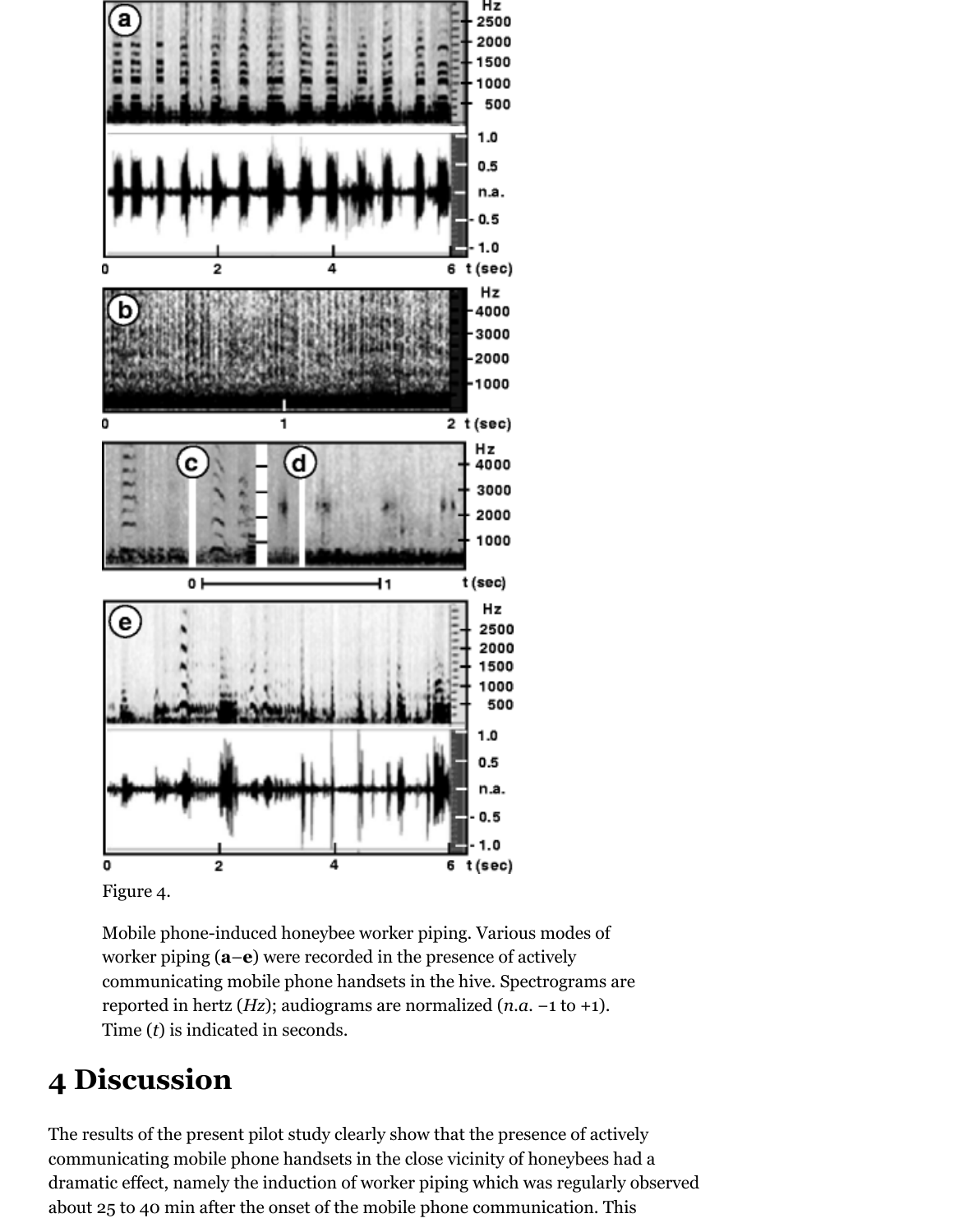### **4.1 Rationale of the experimental design**

The experimental design employed was set up in order to enable beekeepers and researchers in the field to easily reproduce the experiments with the use of conventional materials and user-friendly computer programs. Honeybees are usually not living in the close vicinity of electromagnetic fields induced by mobile phone handsets in the hive. However, the conditions employed in the present experiments have biological significance, since the sum of the SAR values from the two mobile phone handsets were always below the 2-W/kg maximal value recommended for this frequency (I.C.N.I.R.P 1998). It seems likely that a similar effect on bees can occur with relatively low-dose exposure over a prolonged period of time. In this context, it should be emphasized that radio frequency electromagnetic fields (RF-EMF) have increased by an order of magnitude over the last 20 years in Switzerland; a mean weekly exposure of  $0.13 \text{ mW/m}^2$  (83.8% of all emitting RF-EMF) has been reported (Frei et al. 2009). Since both randomly visited outdoor locations and the proximity to mobile phone base stations showed a mean RF-EMF exposure of  $o.21 \text{ mW/m}^2$ , experiments empl[oying t](http://link.springer.com/article/10.1007/s13592-011-0016-x#CR17)wo mobile phone handsets in the hive were finally chosen for practical reasons. The experiments described in this article might therefore be applicable everywhere, since nearly all countries in the world today are readily covered with GSM networks (GSM roaming, coverage maps).

## **4.2 Mobile phone hand[sets](http://link.springer.com/article/10.1007/s13592-011-0016-x#CR10) and induced honeybee worker piping**

It is known that honeybees possess magnetite crystals in their fat body cells and that they present magnetic remanence (Gould et al. 1978; Keim et al. 2002). These magnetite structures are active parts of the magnetoreception system in honeybees (Hsu and Li 1994; Hsu et al. 2007). Importantly, it has been shown that honeybees can be trained to respond to very small changes in the constant local geomagnetic field intensity (Walker and Bitterman 1989a). In that study, magnetic anomalies as low as 26 nT (nanoTesla) were responsible for changes in the foraging behavior. Moreover, attached magnets impair magnetic field discrimination by honeybees (Walker and Bitterman 1989b). Therefore, it re[main](http://link.springer.com/article/10.1007/s13592-011-0016-x#CR12)s to be estab[lished](http://link.springer.com/article/10.1007/s13592-011-0016-x#CR18) which minimal level in variations of the local pulsed electromagnetic fields induced by mobile pho[ne han](http://link.springer.com/article/10.1007/s13592-011-0016-x#CR15)dsets and [base s](http://link.springer.com/article/10.1007/s13592-011-0016-x#CR16)tations might trigger changes in the bees' behavior, such as the induction of honeybee worker piping shown here. It is known for several decades that worker pipin[g is asso](http://link.springer.com/article/10.1007/s13592-011-0016-x#CR33)ciated with disturbance of the hive by, for example, intruders or jarring (Wenner 1964). The latter author recorded sounds that were called "croaking" and "bipping." This may present one explanation for the present observations as[suming](http://link.springer.com/article/10.1007/s13592-011-0016-x#CR34) that mobile phone handsets triggered disturbances in the hive in a similar way (see Figure  $\triangleleft$ ).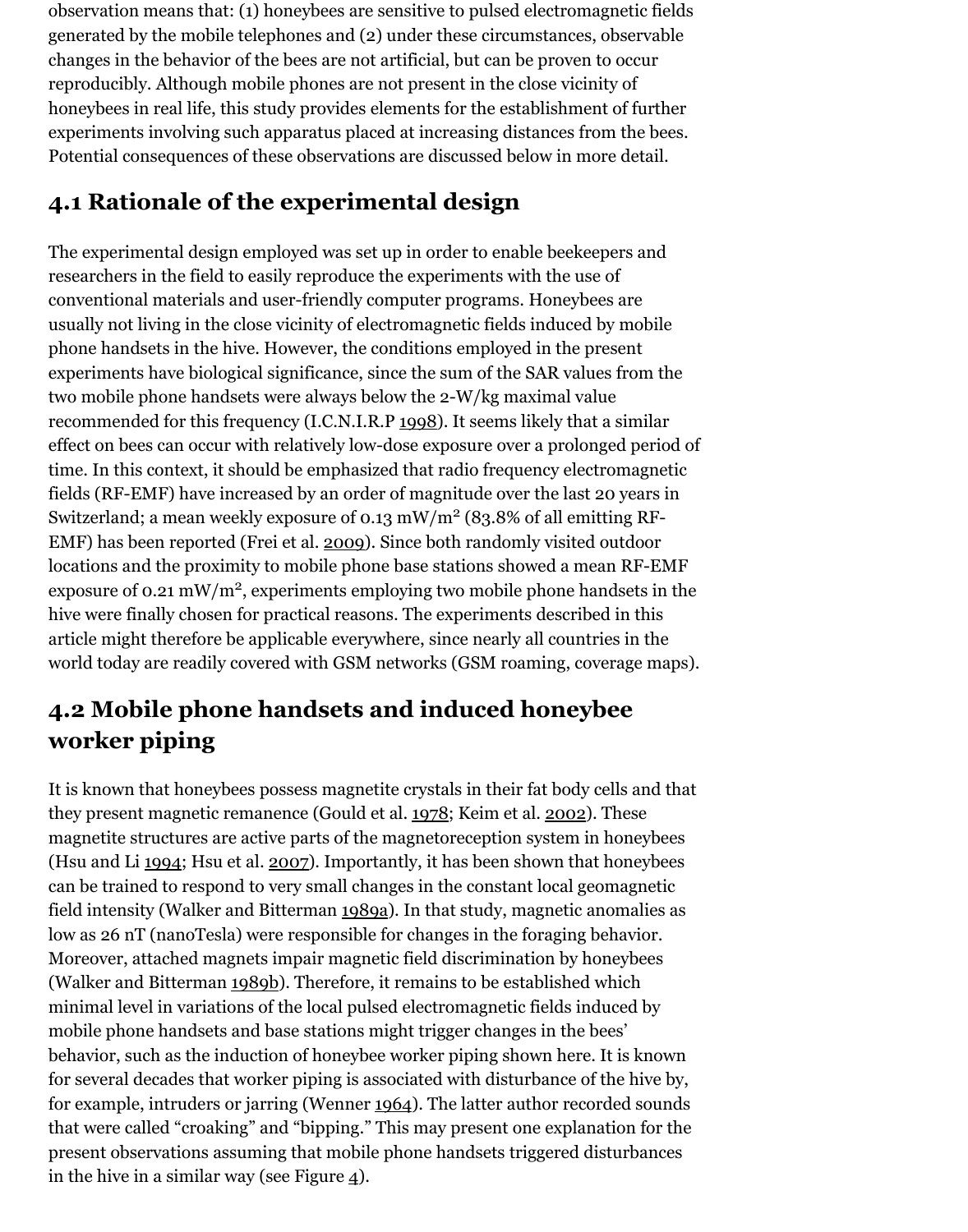done for the infestation of honeybees with the varroa mite (Navajas et al. 2008).

Although worker piping can be associated with foraging in undisturbed que[enrig](http://link.springer.com/article/10.1007/s13592-011-0016-x#CR19)ht colonies of honeybees (Pratt et al. 1996), it is usually a signal that is produced shortly before takeoff of a swarm (Seeley and Tautz 2001; Rangel and Seeley 2008). Worker piping in a bee colony is not frequent, and when it occurs in a colony, that is not in a swarming process, no more than two bees are simultaneously active (Pratt et al. 1996). The induction of honeybee worker piping by the electromagnet[ic field](http://link.springer.com/article/10.1007/s13592-011-0016-x#CR23)s of mobile phones might have dramatic consequences in terms of colony losses due to unexpected swarming. The present study suggests that active mobile phone handsets in beehives noticeably induce the [rate o](http://link.springer.com/article/10.1007/s13592-011-0016-x#CR25)f worker piping. However, no evidence for piping of the laying queen (see Schneider and Lewi[s 2004](http://link.springer.com/article/10.1007/s13592-011-0016-x#CR29)) was observed.

In the present study, no swarming process was initiated after 20 h of exposure to m[obile p](http://link.springer.com/article/10.1007/s13592-011-0016-x#CR25)hone handsets, even though the piping signal was observed. It should therefore be hypothesized that although the piping signal is serving as a primer for swarm exodus other modalities and/or signals (e.g., the shaking and buzz-run signals or chemical components) may be required in the complex swarming process (Rangel and Seeley 2008). The "buzz-run" or "*Schw[irrlau](http://link.springer.com/article/10.1007/s13592-011-0016-x#CR28)f*" rate is perhaps the required crucial signal that appears 15 min before the massive exodus of honeybees during the swarm departure process (Seeley and Tautz 2001; Rangel and Seeley 2008). Moreover, it might be possible that a more prolonged exposure (>20 h) of the honeybees to the actively communicating mobile phone handsets is required for the complete induction of the swarming process. Recently, a study suggested that cell phones and cellphone towers near beehives interfere with honeybee navigation: in one experiment, it [was fou](http://link.springer.com/article/10.1007/s13592-011-0016-x#CR26)nd that when a mobile phone was kept near a beehive it resulted in collapse of the colony in 5 to 10 days, with the worker bees failing to return home, leaving the hives with just queens, eggs a[nd hiv](http://link.springer.com/article/10.1007/s13592-011-0016-x#CR29)e-bound immature bees [\(Sahib](http://link.springer.com/article/10.1007/s13592-011-0016-x#CR26) Pattazhy 2009). To minimize harm to the bees, it was decided to limit their continuous exposure to mobile phone communications to a maximum of 20 h in the present study.

Further confirmation of the current results and their implications regarding a direct correlation between erratic honeybee behavior and mobile phone-generated electromagnetic fields would substantiate one more explanation for the "disappearance[" of be](http://link.springer.com/article/10.1007/s13592-011-0016-x#CR27)e colonies around the world. This phenomenon accounts for 43% of all bee losses, apart from overwintering (39%), mite disease, (15%) and pesticides (3%) as recently described in a national survey performed in the United States (Bee Alert Technology 2007). Experiments should be undertaken to establish the correlation between the time necessary for the onset of worker piping and the intensity of the electromagnetic fields present in the vicinity of the beehive. For future experiments, in complement to the present original study and in order to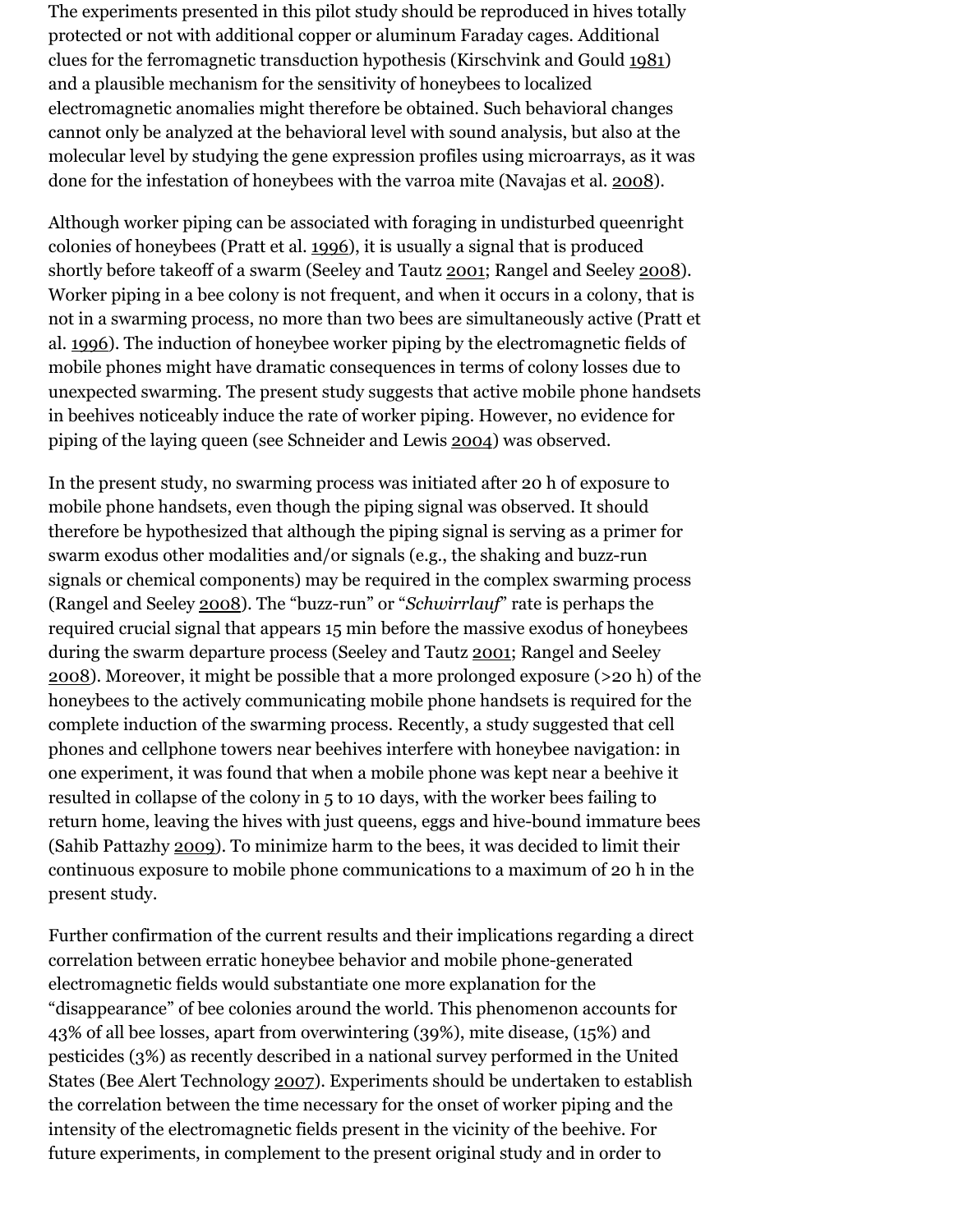reach more "natural" conditions, mobile phone apparatuses should be placed at various increasing distances away from the hives. Video recordings showing the modifications in the bees' behavior in the hive should also be performed.

## **Acknowledgements**

This work was performed under the full responsibility of the main author (D.F.). I thank Prof. Jürgen Tautz for his scientific expertise, Prof. Harald Berresheim and Dr. David Hacker for the critical reading of the manuscript, Michel Roth for providing the opportunity to perform experiments in the apiary school of Lausanne, Dr. Jacques-Henri Penseyres and Pierre-André Bonzon for their interest in future experimental projects, the late Philippe Hug (to whom this scientific article is dedicated) and Peter Loepfe for helpful comments, and the beekeepers in the apiary clubs of Lausanne and Morges for their collaboration and scientific interest.

#### **Son émis par les ouvrières en réaction à la proximité d'un téléphone portable**

#### **Ouvrière / communication accoustique / téléphone portable / stimulus**

**Mobiltelefon induzierte Piepstöne von Arbeiterinnen der Honigbiene.** In den letzten Jahren häufen sich Berichte über einen weltweiten Schwund an Honigbienen in Folge einer Völkerverlustkrankheit (colony loss disease, CCD), bei der Völker massiv und plötzlich eingehen, ohne dass es vorhergehende Anzeichen einer Krankheit oder Parasitenbefall gibt. CCD hat schwerwiegende Auswirkungen für den Anbau vieler Früchte und Gemüse, die auf Bestäubung durch Insekten angewiesen sind Milbenbefall, Pestizide, eine reduzierte Immunität, bakterielle und virale Infektionen, genetisch modifizierte Feldfrüchte und Anbaupraktiken stehen im Verdacht, eine Rolle beim Schwund der Bienenvölker zu spielen. Berichten in wissenschaftlichen und allgemeinen Medien zufolge besteht auch die Möglichkeit, dass Mobiltelefone hierzu beitragen können, da Bienen Schwierigkeiten bei der Heimfindung hatten, wenn Basisstanionen für schnurlose Telefone unter den Völkern installiert waren. Mikrowellen könnten demzufolge einen Teil der Verantwortung für das CCD-Syndrom tragen. In dieser Arbeit untersuchte ich die potentiellen Effekte von konventionellen Mobiltelefonen produzierten elektromagnetischen Feldern auf Honigbienen. Hierzu wurden zwei Geräte im aktiven Modus und mit einer Summe an spezifischen Energieabsorptionsraten unterhalb der offiziellen internationalen Maximalwerte (2 Watt pro Kilo Gewebe) in der Nähe von Bienen aufgestellt und die von Bienen produzierten Piepstöne aufgezeichnet und analysiert. Dies zeigte, dass sich Bienen durch die aktiv kommunizierenden Mobiltelefone im Volk gestört fühlten und zum Senden von Piepstönen angeregt wurden. Unter natürlichen Bedingungen sind solche Piepstöne ein Signal für die Schwarmvorbereitung oder eine Reaktion auf Störungen im Volk. Das Senden von Piepstönen setzte nicht sofort nach Einschalten der Mobiltelefone ein, sondern erst nach 25 bis 40 Minuten. Diese Beobachtungen weisen darauf hin, dass die Bienen für pulsierende elektromagnetische Felder empfänglich sind und sensibel auf Verhaltensänderungen reagieren. Ein Schwund an Bienenvölkern wird v.a. in Erdteilen beobachtet (Nordamerika, Europa, Australien, Südbrasilien, Taiwan und Japan), in denen Mobiltelefone weit verbreitet sind. Es stellt sich daher die Frage, ob der Zusammenhang von CCD und einer intensiven Nutzung von Mobiltelefonen noch als reine Spekulation angesehen werden kann.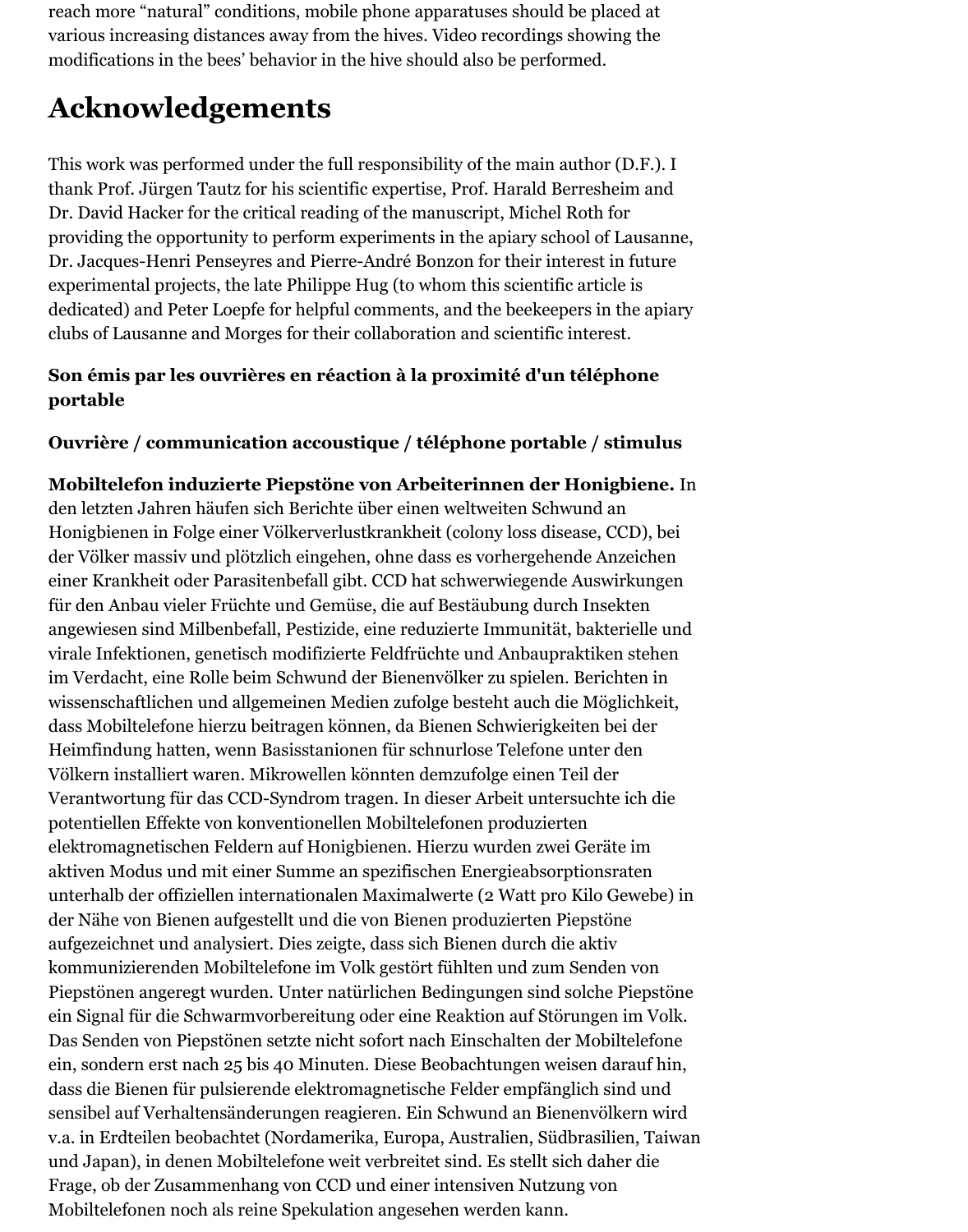reproduction in any medium, provided the original author(s) and source are credited.

## **References**

Aikin, R.C. (1897) Bees evaporated: a new malady. Glngs. Bee Cult. **25**, 479– 480Google Scholar (http://scholar.google.com/scholar\_lookup? title=Bees%20evaporated%20%3A%20a%20new%20malady&author=RC.%20Aikin &journal=Glngs.%20Bee%20Cult.&volume=25&pages=479- 480&publication\_year=1897)

Bee Alert Technology Inc. (2007) National honey bee loss survey—updated survey results, June 1, 2007: correlation of common pathogens with CCD. http://beealert.blackfoot.net/~beealert/UpdatedSurveyResultsJune19\_2007.pdf [\(http://beealert.blackfoot.net/~beealert/UpdatedSurveyResultsJune19\\_2007.pdf\).](http://scholar.google.com/scholar_lookup?title=Bees%20evaporated%20%3A%20a%20new%20malady&author=RC.%20Aikin&journal=Glngs.%20Bee%20Cult.&volume=25&pages=479-480&publication_year=1897) Accessed 15 Sept 2009

Beuhne, R. (1910) Bee mortality. J. Dept. Agric. Vic. **8**, 149–151Google Scholar (http://scholar.google.com/scholar\_lookup? title=Bee%20mortality&author=R.%20Beuhne&journal=J.%20Dept.%20Agric.%20 Vic.&volume=8&pages=149-151&publication\_year=1910)

[Charrière, J.-D., Imdorf, A., Kuhn, R. \(2004\) Tolérance pour les abeilles de](http://beealert.blackfoot.net/~beealert/UpdatedSurveyResultsJune19_2007.pdf) différents traitements hivernaux contre Varroa.

http://www.alp.admin.ch/themen/00502/00515/00519/index.html?lang=fr [\(http://www.alp.admin.ch/themen/00502/00515/00519/index.html?lang=fr\).](http://scholar.google.com/scholar_lookup?title=Bee%20mortality&author=R.%20Beuhne&journal=J.%20Dept.%20Agric.%20Vic.&volume=8&pages=149-151&publication_year=1910) Accessed 15 Sept 2009

Diagnose-Funk, (2007) The big bee death. http://www.hese-project.org/heseuk/en/papers/bigbeedeath\_0407.pdf (http://www.hese-project.org/heseuk/en/papers/bigbeedeath\_0407.pdf). Accessed 15 Sept 2009

[Donahoe, K., Lewis, L.A., Schneider, S.S. \(2003\) The role of the vibration signal](http://www.alp.admin.ch/themen/00502/00515/00519/index.html?lang=fr) in the house-hunting process of honey bee (*Apis mellifera*) swarms. Behav. Ecol. Sociobiol. **54**, 593–600CrossRef (http://dx.doi.org/10.1007/s00265-003-0660 x)Google Scholar (http://scholar.google.com/scholar\_lookup? [title=The%20role%20of%20the%20vibration%20signal%20in%20the%20hou](http://www.hese-project.org/hese-uk/en/papers/bigbeedeath_0407.pdf)sehunting%20process%20of%20honey%20bee%20%28Apis%20mellifera%29%20swa rms&author=K.%20Donahoe&author=LA.%20Lewis&author=SS.%20Schneider&jo urnal=Behav.%20Ecol.%20Sociobiol.&volume=54&pages=593- 600&publication\_year=2003)

[Donzé, G., Fluri, P., Imdorf, A. \(1998\) A look under the cap: the reproductive](http://dx.doi.org/10.1007/s00265-003-0660-x) behaviour of Varroa in the capped brood of the honey bee. Am. Bee J. **138**, 528– 533Google Scholar (http://scholar.google.com/scholar\_lookup? [title=A%20look%20under%20the%20cap%20%3A%20the%20reproductive%20beh](http://scholar.google.com/scholar_lookup?title=The%20role%20of%20the%20vibration%20signal%20in%20the%20house-hunting%20process%20of%20honey%20bee%20%28Apis%20mellifera%29%20swarms&author=K.%20Donahoe&author=LA.%20Lewis&author=SS.%20Schneider&journal=Behav.%20Ecol.%20Sociobiol.&volume=54&pages=593-600&publication_year=2003) aviour%20of%20Varroa%20in%20the%20capped%20brood%20of%20the%20hone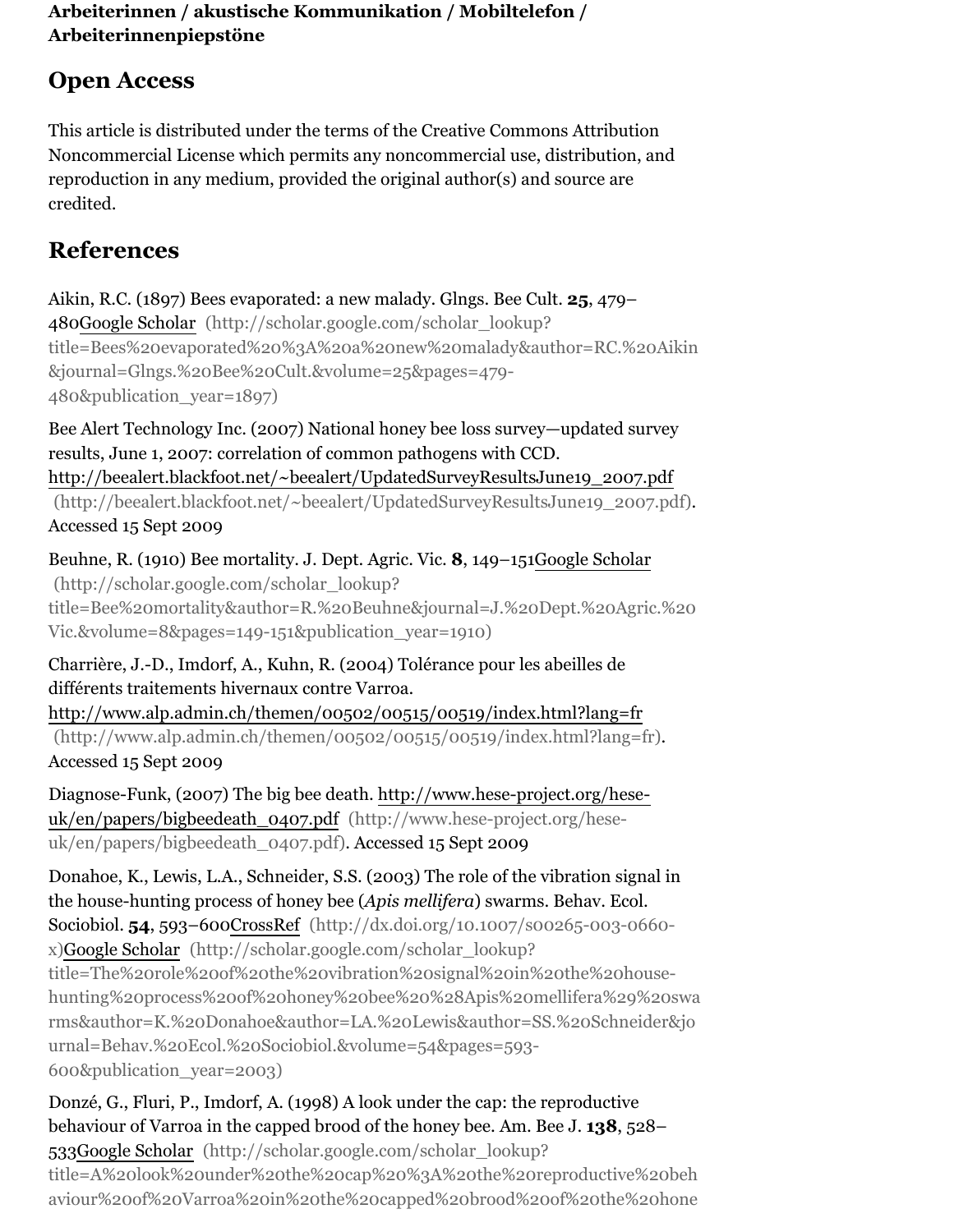Esch&journal=J.%20Comp.%20Physiol.%20A.&volume=56&pages=408- 411&publication\_year=1967)

[Ferrari, S., Silva, M., Guarino, M., Berckmans, D. \(2008\) Monitoring of swarming](http://scholar.google.com/scholar_lookup?title=A%20look%20under%20the%20cap%20%3A%20the%20reproductive%20behaviour%20of%20Varroa%20in%20the%20capped%20brood%20of%20the%20honey%20bee&author=G.%20Donz%C3%A9&author=P.%20Fluri&author=A.%20Imdorf&journal=Am.%20Bee%20J.&volume=138&pages=528-533&publication_year=1998) sounds in bee hives for early detection of the swarming period. Comput. Electron. Agric. **62**, 72–77CrossRef

(http://dx.doi.org/10.1016/j.compag.2008.05.010)Google Scholar (http://scholar.google.com/scholar\_lookup?

[title=Monitoring%20of%20swarming%20sounds%20in%20bee%20hives%20for%2](http://scholar.google.com/scholar_lookup?title=Sounds%20produced%20by%20swarming%20honey%20bees&author=H.%20Esch&journal=J.%20Comp.%20Physiol.%20A.&volume=56&pages=408-411&publication_year=1967) 0early%20detection%20of%20the%20swarming%20period&author=S.%20Ferrari& author=M.%20Silva&author=M.%20Guarino&author=D.%20Berckmans&journal= Comput.%20Electron.%20Agric.&volume=62&pages=72- 77&publication\_year=2008)

[Frei, P., Mohler, E., Neubauer, G., Theis, G., Bürgi, A](http://dx.doi.org/10.1016/j.compag.2008.05.010)., Fröhlich, J., Braun-Fahrländer, C., Bolte, J., Egger, M., Röösli, M. (2009) Temporal and spatial [variability of personal exposure to radio frequency electromagnetic fields. Environ.](http://scholar.google.com/scholar_lookup?title=Monitoring%20of%20swarming%20sounds%20in%20bee%20hives%20for%20early%20detection%20of%20the%20swarming%20period&author=S.%20Ferrari&author=M.%20Silva&author=M.%20Guarino&author=D.%20Berckmans&journal=Comput.%20Electron.%20Agric.&volume=62&pages=72-77&publication_year=2008) Res. **109**, 779–785PubMed (http://www.ncbi.nlm.nih.gov/entrez/query.fcgi? cmd=Retrieve&db=PubMed&dopt=Abstract&list\_uids=19476932)CrossRef (http://dx.doi.org/10.1016/j.envres.2009.04.015)Google Scholar (http://scholar.google.com/scholar\_lookup? title=Temporal%20and%20spatial%20variability%20of%20personal%20exposure%

20to%20radio%20frequency%20electromagnetic%20fields&author=P.%20Frei&aut hor=E.%20Mohler&author=G.%20Neubauer&author=G.%20Theis&author=A.%20 B%C3%BCrgi&author=J.%20Fr%C3%B6hlich&author=C.%20Braun-[Fahrl%C3%A4nder&author=J.%20Bolte&author=M.%20Egger&author=M.%2](http://www.ncbi.nlm.nih.gov/entrez/query.fcgi?cmd=Retrieve&db=PubMed&dopt=Abstract&list_uids=19476932)0R% C3%B6%C3%B6sli&journal=Environ.%20Res.&volume=109&pages=779- 785&publication\_year=2009)

Gallai, N., Salles, J.M., Settele, J., Vaissière, B.E. (2009) Economic valuation of the vulnerability of world agriculture confronted with pollinator decline. Ecol. Econ. **68**, 810–821CrossRef (http://dx.doi.org/10.1016/j.ecolecon.2008.06.014)Google Scholar (http://scholar.google.com/scholar\_lookup?

title=Economic%20valuation%20of%20the%20vulnerability%20of%20world%20ag [riculture%20confronted%20with%20pollinator%20decline&author=N.%20Gallai&a](http://scholar.google.com/scholar_lookup?title=Temporal%20and%20spatial%20variability%20of%20personal%20exposure%20to%20radio%20frequency%20electromagnetic%20fields&author=P.%20Frei&author=E.%20Mohler&author=G.%20Neubauer&author=G.%20Theis&author=A.%20B%C3%BCrgi&author=J.%20Fr%C3%B6hlich&author=C.%20Braun-Fahrl%C3%A4nder&author=J.%20Bolte&author=M.%20Egger&author=M.%20R%C3%B6%C3%B6sli&journal=Environ.%20Res.&volume=109&pages=779-785&publication_year=2009) uthor=JM.%20Salles&author=J.%20Settele&author=BE.%20Vaissi%C3%A8re&jou rnal=Ecol.%20Econ.&volume=68&pages=810-821&publication\_year=2009)

Gould, J.L., Kirschvink, J.L., Deffeyes, K.S. (1978) Bees have magnetic remanence. Science **201**[, 1026–1028PubMed \(http://www.ncbi.nlm.nih.gov/entrez](http://dx.doi.org/10.1016/j.ecolecon.2008.06.014)/query.fcgi? cmd=Retrieve&db=PubMed&dopt=Abstract&list\_uids=17743635)CrossRef (http://dx.doi.org/10.1126/science.201.4360.1026)Google Scholar (http://scholar.google.com/scholar\_lookup? [title=Bees%20have%20magnetic%20remanence&author=JL.%20Gould&author=JL](http://scholar.google.com/scholar_lookup?title=Economic%20valuation%20of%20the%20vulnerability%20of%20world%20agriculture%20confronted%20with%20pollinator%20decline&author=N.%20Gallai&author=JM.%20Salles&author=J.%20Settele&author=BE.%20Vaissi%C3%A8re&journal=Ecol.%20Econ.&volume=68&pages=810-821&publication_year=2009) .%20Kirschvink&author=KS.%20Deffeyes&journal=Science&volume=201&pages=1 026-1028&publication\_year=1978)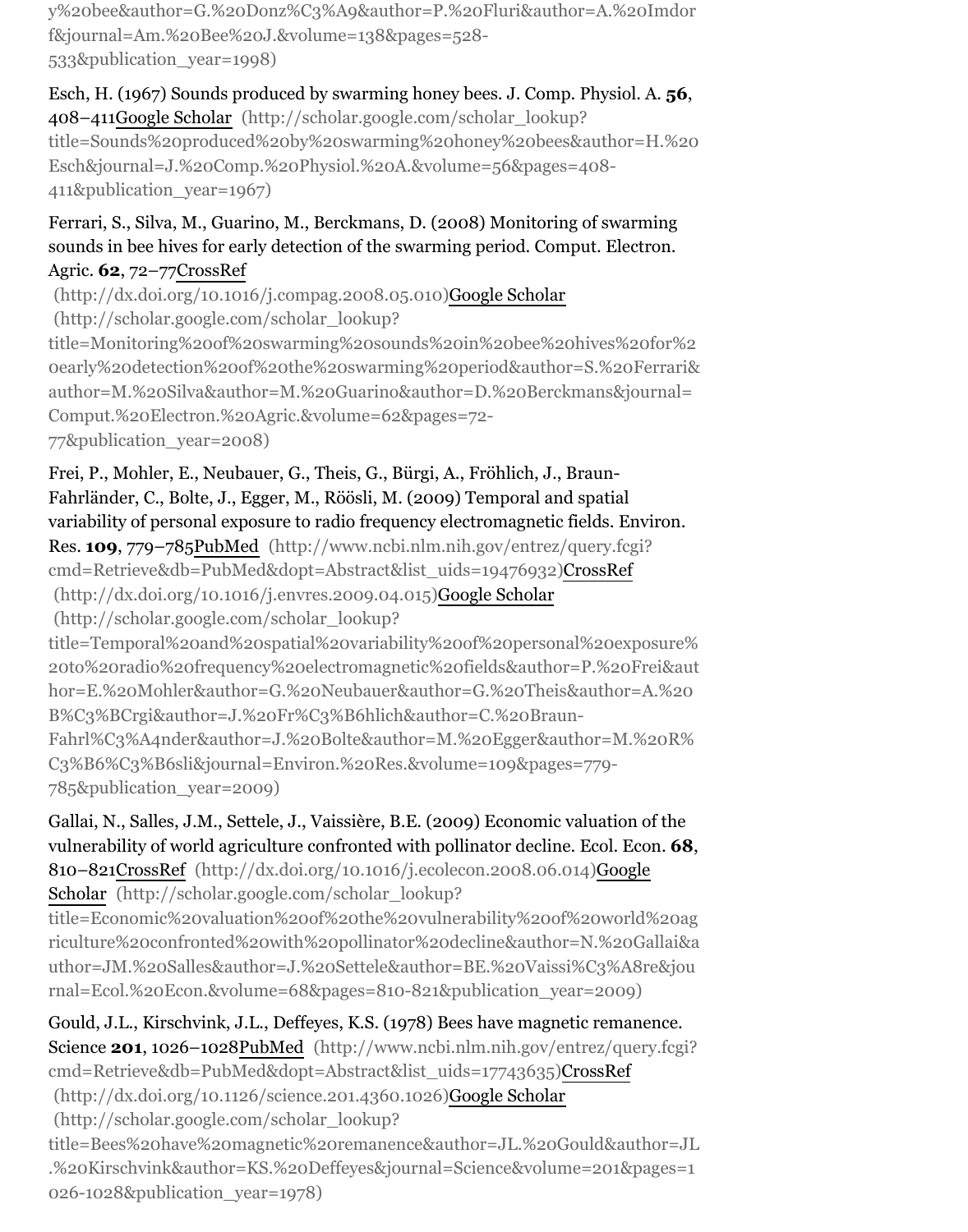$S$ cholar  $\left($ http:// $\sigma$ cholar.google.com/ $\sigma$ cholar\_lookup?

title=The%20%E2%80%9Cnameless%20bee%20disease%E2%80%9D%20Californi a&author=FM.%20Hart&journal=Am.%20Bee&volume=31&pages=468&publicatio n\_year=1893)

#### [Hsu, C.Y., Li, C.W. \(1994\) Magnetoreception in honeybees. Science](http://agbi.uni-landau.de/material_download/IAAS_2006.pdf) **265**, 95–

97PubMed (http://www.ncbi.nlm.nih.gov/entrez/query.fcgi?

cmd=Retrieve&db=PubMed&dopt=Abstract&list\_uids=17774695)CrossRef

(http://dx.doi.org/10.1126/science.265.5168.95)Google Scholar

(http://scholar.google.com/scholar\_lookup?

```
title=Magnetoreception%20in%20honeybees&author=CY.%20Hsu&author=CW.%2
0Li&journal=Science&volume=265&pages=95-97&publication_year=1994)
```
#### Hsu, C.Y., Ko, F.Y., Li, C.W., Fann, K., Lue, J.T. (2007) Magnetoreception system in honeybees (*Apis mellifera*). PLoS. ONE **2**, e395PubMed

[\(http://www.ncbi.nlm.nih.gov/entrez/query.fcgi?](http://dx.doi.org/10.1126/science.265.5168.95)

[cmd=Retrieve&db=PubMed&dopt=Abstract&list\\_uids=17460762\)CrossRef](http://scholar.google.com/scholar_lookup?title=Magnetoreception%20in%20honeybees&author=CY.%20Hsu&author=CW.%20Li&journal=Science&volume=265&pages=95-97&publication_year=1994)

(http://dx.doi.org/10.1371/journal.pone.0000395)Google Scholar

(http://scholar.google.com/scholar\_lookup?

title=Magnetoreception%20system%20in%20honeybees%20%28Apis%20mellifera %29&author=CY.%20Hsu&author=FY.%20Ko&author=CW.%20Li&author=K.%20 [Fann&author=JT.%20Lue&journal=PLoS.%20ONE&volume=2&pa](http://www.ncbi.nlm.nih.gov/entrez/query.fcgi?cmd=Retrieve&db=PubMed&dopt=Abstract&list_uids=17460762)ges=e395&publi cation year=2007)

#### [I.C.N.I.R.P \(1998\) Guidelines for limiting exposure to time-varying electric,](http://dx.doi.org/10.1371/journal.pone.0000395) [magnetic, and electromagnetic fields \(up to 300 GHz\), International Commission on](http://scholar.google.com/scholar_lookup?title=Magnetoreception%20system%20in%20honeybees%20%28Apis%20mellifera%29&author=CY.%20Hsu&author=FY.%20Ko&author=CW.%20Li&author=K.%20Fann&author=JT.%20Lue&journal=PLoS.%20ONE&volume=2&pages=e395&publication_year=2007) Non-Ionizing Radiation Protection. Health. Phys. **74**, 494–522Google Scholar

(http://scholar.google.com/scholar\_lookup?

title=Guidelines%20for%20limiting%20exposure%20to%20time-

varying%20electric%2C%20magnetic%2C%20and%20electromagnetic%20fields%2 0%28up%20to%20300%C2%A0GHz%29%2C%20International%20Commission%2 0on%20Non-

Ionizing%20Radiation%20Protection&journal=Health.%20Phys.&volume=74&page s=494-522&publication\_year=1998)

#### [Keim, C.N., Cruz-Landim, C., Carneiro, F.G., Farina, M. \(2002\) Ferritin in iron](http://scholar.google.com/scholar_lookup?title=Guidelines%20for%20limiting%20exposure%20to%20time-varying%20electric%2C%20magnetic%2C%20and%20electromagnetic%20fields%20%28up%20to%20300%C2%A0GHz%29%2C%20International%20Commission%20on%20Non-Ionizing%20Radiation%20Protection&journal=Health.%20Phys.&volume=74&pages=494-522&publication_year=1998) containing granules from the fat body of the honeybees *Apis mellifera* and *Scaptotrigona postica*. Micron. **33**, 53–59PubMed

(http://www.ncbi.nlm.nih.gov/entrez/query.fcgi? cmd=Retrieve&db=PubMed&dopt=Abstract&list\_uids=11473814)CrossRef (http://dx.doi.org/10.1016/S0968-4328(00)00071-8)Google Scholar (http://scholar.google.com/scholar\_lookup? title=Ferritin%20in%20iron%20containing%20granules%20from%20the%20fat%2 0body%20of%20the%20honeybees%20Apis%20mellifera%20and%20Scaptotrigona %20postica%0A%20%20%20%20%20%20%20%20%20%20%20%20%20%20%20

[%20%20%20%20%20%20%20%20%20%20%20%20&author=CN](http://www.ncbi.nlm.nih.gov/entrez/query.fcgi?cmd=Retrieve&db=PubMed&dopt=Abstract&list_uids=11473814).%20Keim&auth [or=C.%20Cruz-](http://dx.doi.org/10.1016/S0968-4328(00)00071-8)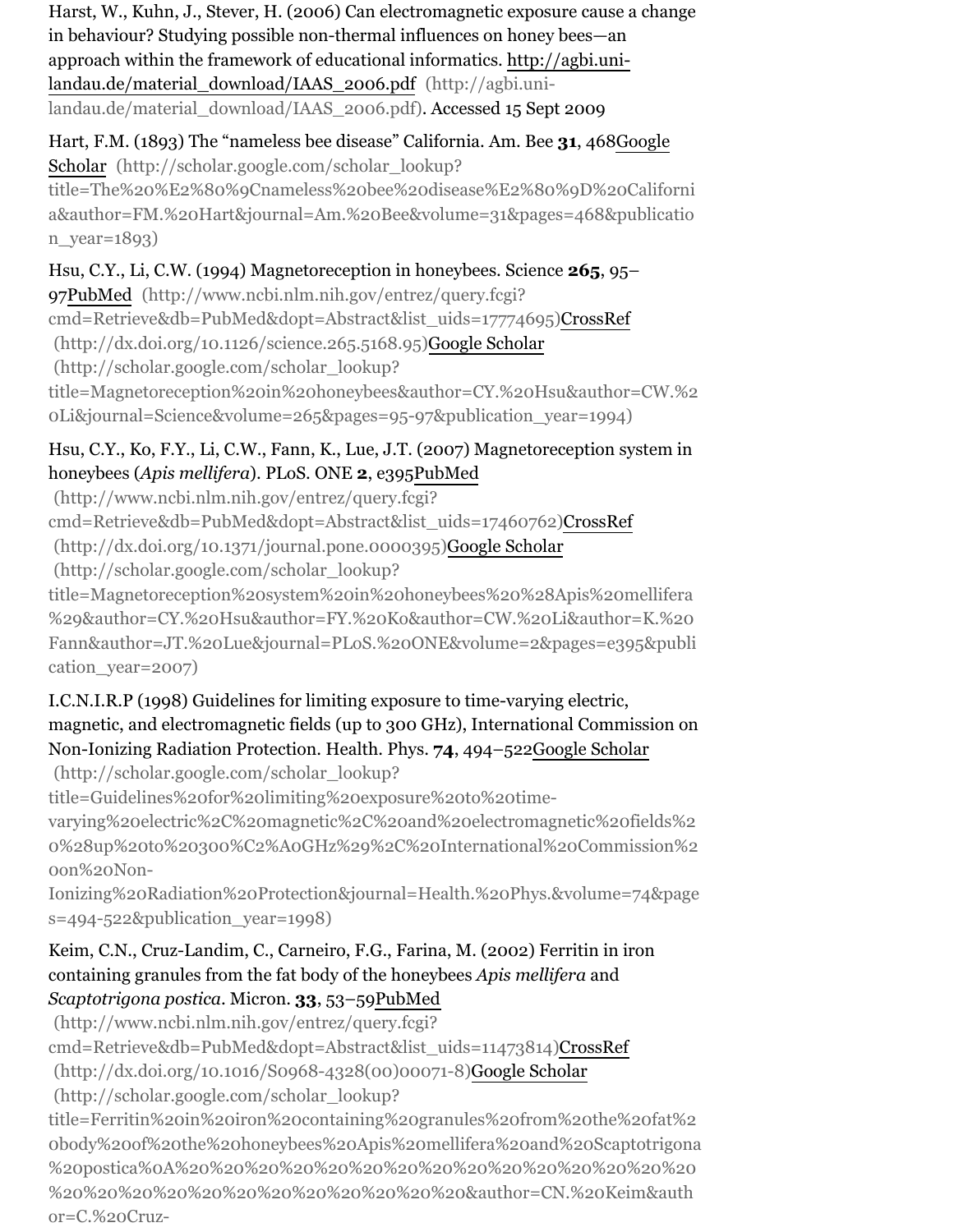$(\text{intp.77a.401.018710.101070303} - 2047(0190000000) )$ Google Scholar (http://scholar.google.com/scholar\_lookup?

[title=Biogenic%20magnetite%20as%20a%20basis%20for%20magnetic%20field%2](http://scholar.google.com/scholar_lookup?title=Ferritin%20in%20iron%20containing%20granules%20from%20the%20fat%20body%20of%20the%20honeybees%20Apis%20mellifera%20and%20Scaptotrigona%20postica%0A%20%20%20%20%20%20%20%20%20%20%20%20%20%20%20%20%20%20%20%20%20%20%20%20%20%20%20&author=CN.%20Keim&author=C.%20Cruz-Landim&author=FG.%20Carneiro&author=M.%20Farina&journal=Micron.&volume=33&pages=53-59&publication_year=2002) 0detection%20in%20animals&author=AK.%20Kirschvink&author=JL.%20Gould&j [ournal=Biosystems&volume=13&pages=181-201&publication\\_yea](http://www.ncbi.nlm.nih.gov/entrez/query.fcgi?cmd=Retrieve&db=PubMed&dopt=Abstract&list_uids=7213948)r=1981)

#### Malone, L.A., Pham-Delegue, M.H. (2001) Effects of transgene products on honey bees (*Apis mellifera*) and bumblebees (*Bombus* sp.). Apidologie **32**, 287–

[304CrossRef \(http://dx.doi.org/10.1051/apido%3A2001130\)Google Schola](http://dx.doi.org/10.1016/0303-2647(81)90060-5)r (http://scholar.google.com/scholar\_lookup?

title=Effects%20of%20transgene%20products%20on%20honey%20bees%20%28A [pis%20mellifera%29%20and%20bumblebees%20%28Bombus%20sp.%29&author=](http://scholar.google.com/scholar_lookup?title=Biogenic%20magnetite%20as%20a%20basis%20for%20magnetic%20field%20detection%20in%20animals&author=AK.%20Kirschvink&author=JL.%20Gould&journal=Biosystems&volume=13&pages=181-201&publication_year=1981) LA.%20Malone&author=MH.%20Pham-

Delegue&journal=Apidologie&volume=32&pages=287-

304&publication\_year=2001)

Mé[téoSuisse, MeteoSuisse - Office fédéral suisse de météorolo](http://dx.doi.org/10.1051/apido%3A2001130)gie et de climatologie, Département fédéral suisse de l'intérieur.

http://www.meteosuisse.admin.ch/web/fr/meteo.html

(http://www.meteosuisse.admin.ch/web/fr/meteo.html)

[Michelsen, A., Kirchner, W.H., Lindauer, M. \(1986\) Sound and vibrational signals in](http://scholar.google.com/scholar_lookup?title=Effects%20of%20transgene%20products%20on%20honey%20bees%20%28Apis%20mellifera%29%20and%20bumblebees%20%28Bombus%20sp.%29&author=LA.%20Malone&author=MH.%20Pham-Delegue&journal=Apidologie&volume=32&pages=287-304&publication_year=2001) the dance language of the honeybee, *Apis mellifera*. Behav. Ecol. Sociobiol. **18**, 207– 212CrossRef (http://dx.doi.org/10.1007/BF00290824)Google Scholar

(http://scholar.google.com/scholar\_lookup?

title=Sound%20and%20vibrational%20signals%20in%20the%20dance%20languag [e%20of%20the%20honeybee%2C%20Apis%20mellifera%](http://www.meteosuisse.admin.ch/web/fr/meteo.html)0A%20%20%20%20%20 %20%20%20%20%20%20%20%20%20%20%20%20%20%20%20%20%20%20%2 0%20%20%20&author=A.%20Michelsen&author=WH.%20Kirchner&author=M.% 20Lindauer&journal=Behav.%20Ecol.%20Sociobiol.&volume=18&pages=207- 21[2&publication\\_year=1986\)](http://dx.doi.org/10.1007/BF00290824)

Navajas, M., Migeon, A., Alaux, C., Martin-Magniette, M., Robinson, G., Evans, J., [Cros-Arteil, S., Crauser, D., Le Conte, Y. \(2008\) Differential gene expression of the](http://scholar.google.com/scholar_lookup?title=Sound%20and%20vibrational%20signals%20in%20the%20dance%20language%20of%20the%20honeybee%2C%20Apis%20mellifera%0A%20%20%20%20%20%20%20%20%20%20%20%20%20%20%20%20%20%20%20%20%20%20%20%20%20%20%20&author=A.%20Michelsen&author=WH.%20Kirchner&author=M.%20Lindauer&journal=Behav.%20Ecol.%20Sociobiol.&volume=18&pages=207-212&publication_year=1986) honey bee *Apis mellifera* associated with *Varroa destructor* infection. BMC Genomics **9**, 301.PubMed (http://www.ncbi.nlm.nih.gov/entrez/query.fcgi? cmd=Retrieve&db=PubMed&dopt=Abstract&list\_uids=18578863)CrossRef (http://dx.doi.org/10.1186/1471-2164-9-301)Google Scholar (http://scholar.google.com/scholar\_lookup?

title=Differential%20gene%20expression%20of%20the%20honey%20bee%20Apis %20mellifera%20associated%20with%20Varroa%20destructor%20infection&autho r=M.%20Navajas&author=A.%20Migeon&author=C.%20Alaux&author=M.%20Ma [rtin-Magniette&author=G.%20Robinson&author=J.%20Evans&author=S.%2](http://www.ncbi.nlm.nih.gov/entrez/query.fcgi?cmd=Retrieve&db=PubMed&dopt=Abstract&list_uids=18578863)0Cros-[Arteil&author=D.%20Crauser&author=Y.%20Conte&journal=BMC%20Gen](http://dx.doi.org/10.1186/1471-2164-9-301)omics& volume=9&pages=301&publication\_year=2008)

### [Pierce, A.L., Lewis, L.A., Schneider, S.S. \(2007\) The use of the vibration signal and](http://scholar.google.com/scholar_lookup?title=Differential%20gene%20expression%20of%20the%20honey%20bee%20Apis%20mellifera%20associated%20with%20Varroa%20destructor%20infection&author=M.%20Navajas&author=A.%20Migeon&author=C.%20Alaux&author=M.%20Martin-Magniette&author=G.%20Robinson&author=J.%20Evans&author=S.%20Cros-Arteil&author=D.%20Crauser&author=Y.%20Conte&journal=BMC%20Genomics&volume=9&pages=301&publication_year=2008)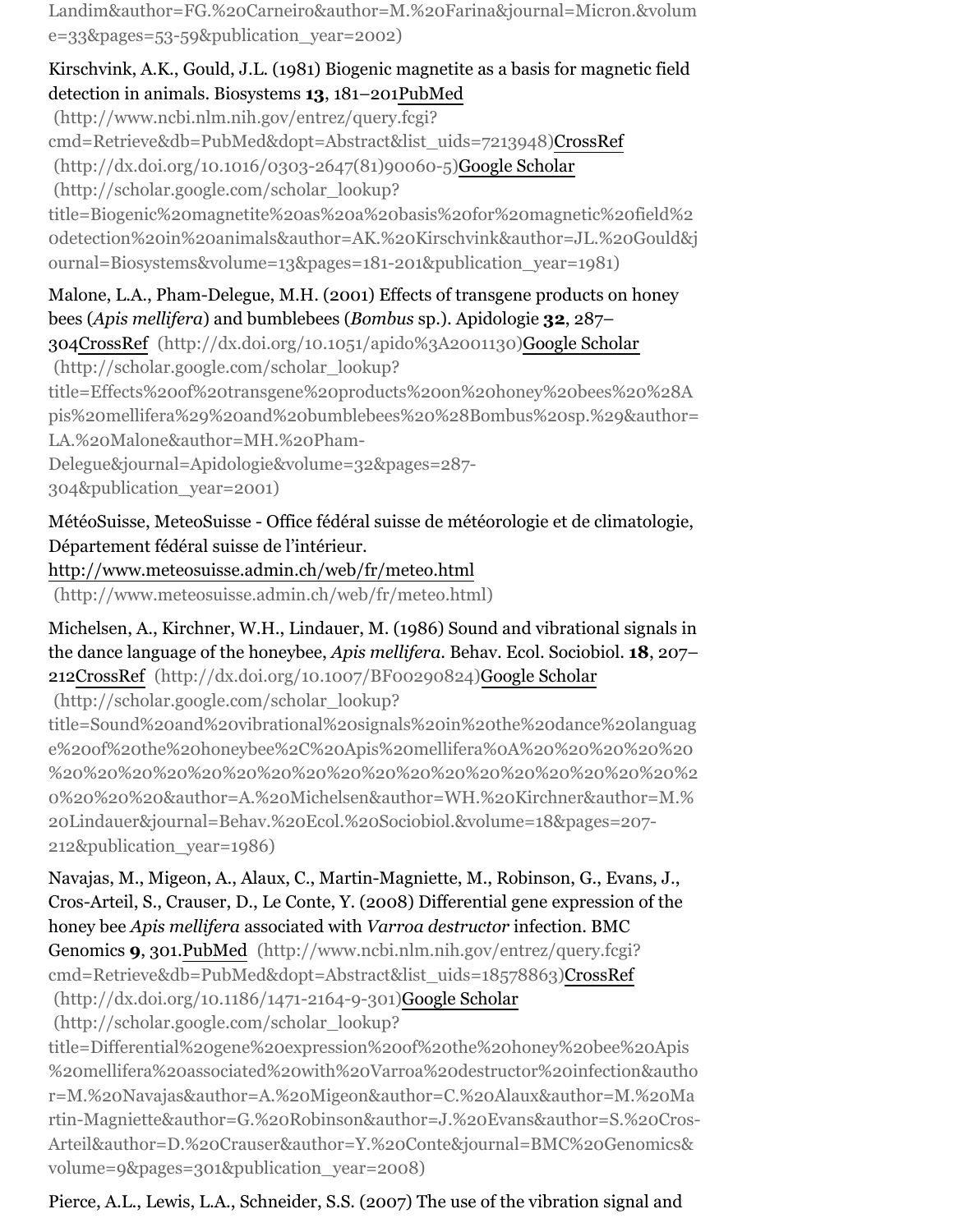author=AL.%20Pierce&author=LA.%20Lewis&author=SS.%20Schneider&journal= [Ethology&volume=113&pages=267-275&publication\\_year=2007\)](http://dx.doi.org/10.1111/j.1439-0310.2006.01314.x)

#### Pratt, S.C., Kühnholz, S., Seeley, T.D., Weidenmüller, A. (1996) Worker piping associated with foraging in undisturbed queenright colonies of honey bees. Apidologie **27**, 13–20CrossRef

(http://dx.doi.org/10.1051/apido%3A19960102)Google Scholar (http://scholar.google.com/scholar\_lookup?

[title=Worker%20piping%20associated%20with%20foraging%20in%20undisturbed](http://scholar.google.com/scholar_lookup?title=The%20use%20of%20the%20vibration%20signal%20and%20worker%20piping%20to%20influence%20queen%20behavior%20during%20swarming%20in%20honey%20bees%2C%20Apis%20mellifera%0A%20%20%20%20%20%20%20%20%20%20%20%20%20%20%20%20%20%20%20%20%20%20%20%20%20%20%20&author=AL.%20Pierce&author=LA.%20Lewis&author=SS.%20Schneider&journal=Ethology&volume=113&pages=267-275&publication_year=2007) %20queenright%20colonies%20of%20honey%20bees&author=SC.%20Pratt&autho r=S.%20K%C3%BChnholz&author=TD.%20Seeley&author=A.%20Weidenm%C3% BCller&journal=Apidologie&volume=27&pages=13-20&publication\_year=1996)

#### [Rangel, J., Seeley, T.D. \(2008\) The signals initiati](http://dx.doi.org/10.1051/apido%3A19960102)ng the mass exodus of a honeybee swarm from its nest. Anim. Behav. **76**, 1943–1952CrossRef

(http://dx.doi.org/10.1016/j.anbehav.2008.09.004)Google Scholar (http://scholar.google.com/scholar\_lookup?

title=The%20signals%20initiating%20the%20mass%20exodus%20of%20a%20hon [eybee%20swarm%20from%20its%20nest&author=J.%20Rangel&author=TD.%20S](http://scholar.google.com/scholar_lookup?title=Worker%20piping%20associated%20with%20foraging%20in%20undisturbed%20queenright%20colonies%20of%20honey%20bees&author=SC.%20Pratt&author=S.%20K%C3%BChnholz&author=TD.%20Seeley&author=A.%20Weidenm%C3%BCller&journal=Apidologie&volume=27&pages=13-20&publication_year=1996) eeley&journal=Anim.%20Behav.&volume=76&pages=1943- 1952&publication\_year=2008)

[Sahib Pattazhy, S. \(2009\) Mobile phone towers a threat to h](http://dx.doi.org/10.1016/j.anbehav.2008.09.004)oney bees: Study. *The Times of India*, 31 August 2009.

[http://timesofindia.indiatimes.com/NEWS/Science/Mobile-phone-towers-a-threat](http://scholar.google.com/scholar_lookup?title=The%20signals%20initiating%20the%20mass%20exodus%20of%20a%20honeybee%20swarm%20from%20its%20nest&author=J.%20Rangel&author=TD.%20Seeley&journal=Anim.%20Behav.&volume=76&pages=1943-1952&publication_year=2008)to-honey-bees-Study/articleshow/4955867.cms

(http://timesofindia.indiatimes.com/NEWS/Science/Mobile-phone-towers-athreat-to-honey-bees-Study/articleshow/4955867.cms). Accessed 15 Sept 2009

Schneider, S.S., Lewis, L.A. (2004) The vibration signal, modulatory communication and the organization of labor in honey bees, *Apis mellifera*. Apidologie **35**, 117– 131CrossRef (http://dx.doi.org/10.1051/apido%3A2004006)Google Scholar (http://scholar.google.com/scholar\_lookup?

[title=The%20vibration%20signal%2C%20modulatory%20communication%20and%](http://timesofindia.indiatimes.com/NEWS/Science/Mobile-phone-towers-a-threat-to-honey-bees-Study/articleshow/4955867.cms) 20the%20organization%20of%20labor%20in%20honey%20bees%2C%20Apis%20 mellifera%0A%20%20%20%20%20%20%20%20%20%20%20%20%20%20%20%2 0%20%20%20%20%20%20%20%20%20%20%20&author=SS.%20Schneider&auth or=LA.%20Lewis&journal=Apidologie&volume=35&pages=117- 13[1&publication\\_year=2004\)](http://dx.doi.org/10.1051/apido%3A2004006)

#### [Seeley, T.D., Tautz, J. \(2001\) Worker piping in honey bee swarms and its role in](http://scholar.google.com/scholar_lookup?title=The%20vibration%20signal%2C%20modulatory%20communication%20and%20the%20organization%20of%20labor%20in%20honey%20bees%2C%20Apis%20mellifera%0A%20%20%20%20%20%20%20%20%20%20%20%20%20%20%20%20%20%20%20%20%20%20%20%20%20%20%20&author=SS.%20Schneider&author=LA.%20Lewis&journal=Apidologie&volume=35&pages=117-131&publication_year=2004) preparing for liftoff. J. Comp. Physiol. A. **187**, 667–676PubMed

(http://www.ncbi.nlm.nih.gov/entrez/query.fcgi? cmd=Retrieve&db=PubMed&dopt=Abstract&list\_uids=11763965)CrossRef (http://dx.doi.org/10.1007/s00359-001-0243-0)Google Scholar (http://scholar.google.com/scholar\_lookup? title=Worker%20piping%20in%20honey%20bee%20swarms%20and%20its%20rol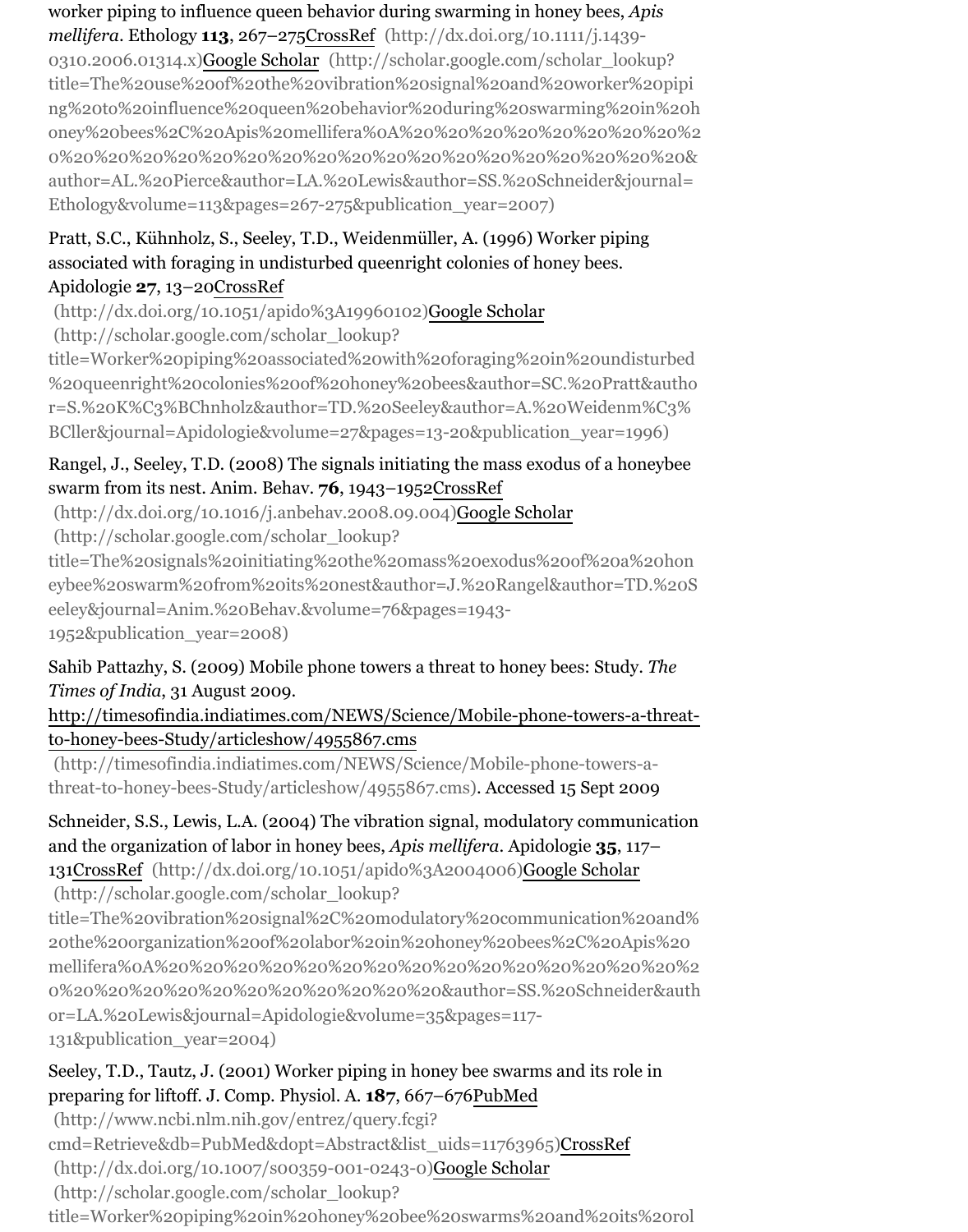landau.de/material\_download/elmagexp\_bienen\_06.pdf (http://agbi.unilandau.de/material\_download/elmagexp\_bienen\_06.pdf). Accessed 15 Sept 2009

[Tautz, J. \(2008\) The buzz about bees: biology of a superorganism. Springer Verlag,](http://scholar.google.com/scholar_lookup?title=Worker%20piping%20in%20honey%20bee%20swarms%20and%20its%20role%20in%20preparing%20for%20liftoff&author=TD.%20Seeley&author=J.%20Tautz&journal=J.%20Comp.%20Physiol.%20A.&volume=187&pages=667-676&publication_year=2001) BerlinCrossRef (http://dx.doi.org/10.1007/978-3-540-78729-7)Google Scholar (http://scholar.google.com/scholar\_lookup?

title=The%20buzz%20about%20bees%20%3A%20biology%20of%20a%20superorg anism&author=J.%20Tautz&publication\_year=2008)

#### [U.S.D.A., CCD Steering Committee \(2007\) Colony collapse disorder action p](http://agbi.uni-landau.de/material_download/elmagexp_bienen_06.pdf)lan. In: Service U.S.D.A.-A.R. (Ed.), Washington DC, pp 1–27. http://www.ars.usda.gov/is/br/ccd/ccd\_actionplan.pdf

(http[://www.ars.usda.gov/is/br/ccd/ccd\\_actionplan.pdf\). Acces](http://dx.doi.org/10.1007/978-3-540-78729-7)sed 15 Sept 2009

[Walker, M.M., Bitterman, M.E. \(1989a\) Honeybees can be trained to respond to very](http://scholar.google.com/scholar_lookup?title=The%20buzz%20about%20bees%20%3A%20biology%20of%20a%20superorganism&author=J.%20Tautz&publication_year=2008) small changes in geomagnetic-field intensity. J. Exp. Biol. **145**, 489–494Google

Scholar (http://scholar.google.com/scholar\_lookup? title=Honeybees%20can%20be%20trained%20to%20respond%20to%20very%20s

mall%20changes%20in%20geomagnetic-

[field%20intensity&author=MM.%20Walker&author=ME.%](http://www.ars.usda.gov/is/br/ccd/ccd_actionplan.pdf)20Bitterman&journal=J .%20Exp.%20Biol.&volume=145&pages=489-494&publication\_year=1989)

#### Walker, M.M., Bitterman, M.E. (1989b) Attached magnets impair magnetic-field discrimination by honeybees. J. Exp. Biol. **141**, 447–451Google Scholar

(http://scholar.google.com/scholar\_lookup? title=Attached%20magnets%20impair%20magnetic[field%20discrimination%20by%20honeybees&author=MM.%20Walker&author=M](http://scholar.google.com/scholar_lookup?title=Honeybees%20can%20be%20trained%20to%20respond%20to%20very%20small%20changes%20in%20geomagnetic-field%20intensity&author=MM.%20Walker&author=ME.%20Bitterman&journal=J.%20Exp.%20Biol.&volume=145&pages=489-494&publication_year=1989) E.%20Bitterman&journal=J.%20Exp.%20Biol.&volume=141&pages=447- 451&publication\_year=1989)

#### Wenner, A.M. (1964) Sound communication in honeybees. Sci. Am. **210**, 116– 124Google Scholar (http://scholar.google.com/scholar\_lookup? title=Sound%20communication%20in%20honeybees&author=AM.%20Wenner&jo urnal=Sci.%20Am.&volume=210&pages=116-124&publication\_year=1964)

#### [Wilson, W.T., Menapace, D.M. \(1979\) Disappearing disease of honey bees—survey of](http://scholar.google.com/scholar_lookup?title=Attached%20magnets%20impair%20magnetic-field%20discrimination%20by%20honeybees&author=MM.%20Walker&author=ME.%20Bitterman&journal=J.%20Exp.%20Biol.&volume=141&pages=447-451&publication_year=1989) the United States. Am. Bee. J. **119**, 184–186Google Scholar

(http://scholar.google.com/scholar\_lookup? title=Disappearing%20disease%20of%20honey%20bees%E2%80%94survey%20of [%20the%20United%20States&author=WT.%20Wilson&author=DM.%20Menapace](http://scholar.google.com/scholar_lookup?title=Sound%20communication%20in%20honeybees&author=AM.%20Wenner&journal=Sci.%20Am.&volume=210&pages=116-124&publication_year=1964) &journal=Am.%20Bee.%20J.&volume=119&pages=184- 186&publication\_year=1979)

Winston, M.L. (1991) The biology of the honey bee. Harvard University Press, CambridgeGoogle Scholar (http://scholar.google.com/scholar\_lookup? [title=The%20biology%20of%20the%20honey%20bee&author=ML.%20Winston&p](http://scholar.google.com/scholar_lookup?title=Disappearing%20disease%20of%20honey%20bees%E2%80%94survey%20of%20the%20United%20States&author=WT.%20Wilson&author=DM.%20Menapace&journal=Am.%20Bee.%20J.&volume=119&pages=184-186&publication_year=1979) ublication year=1991)